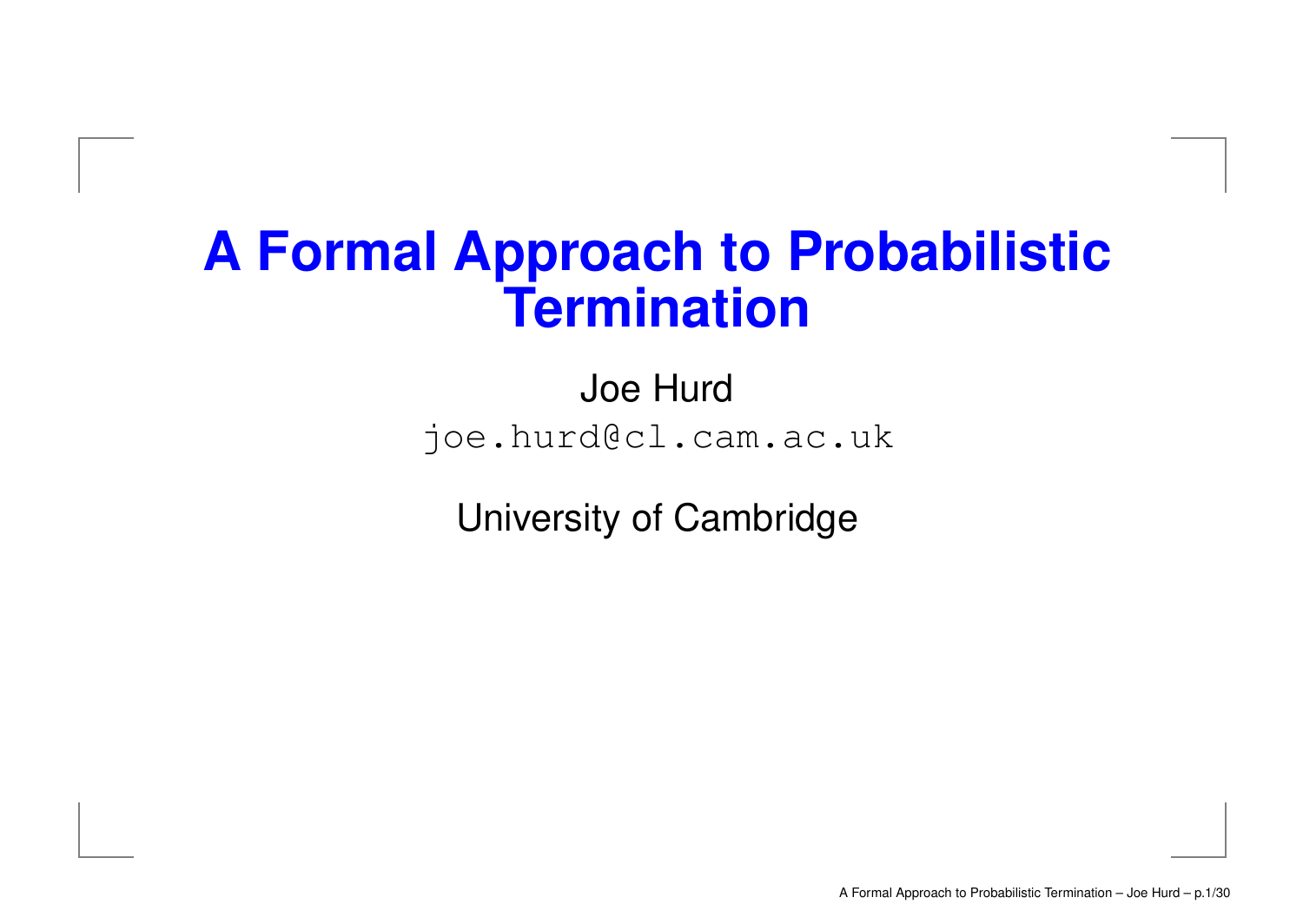### **Contents**

# • **Introduction**

- Modelling Probabilistic Programs
- Probabilistic While Loop
- •• Random Walk
- Conclusion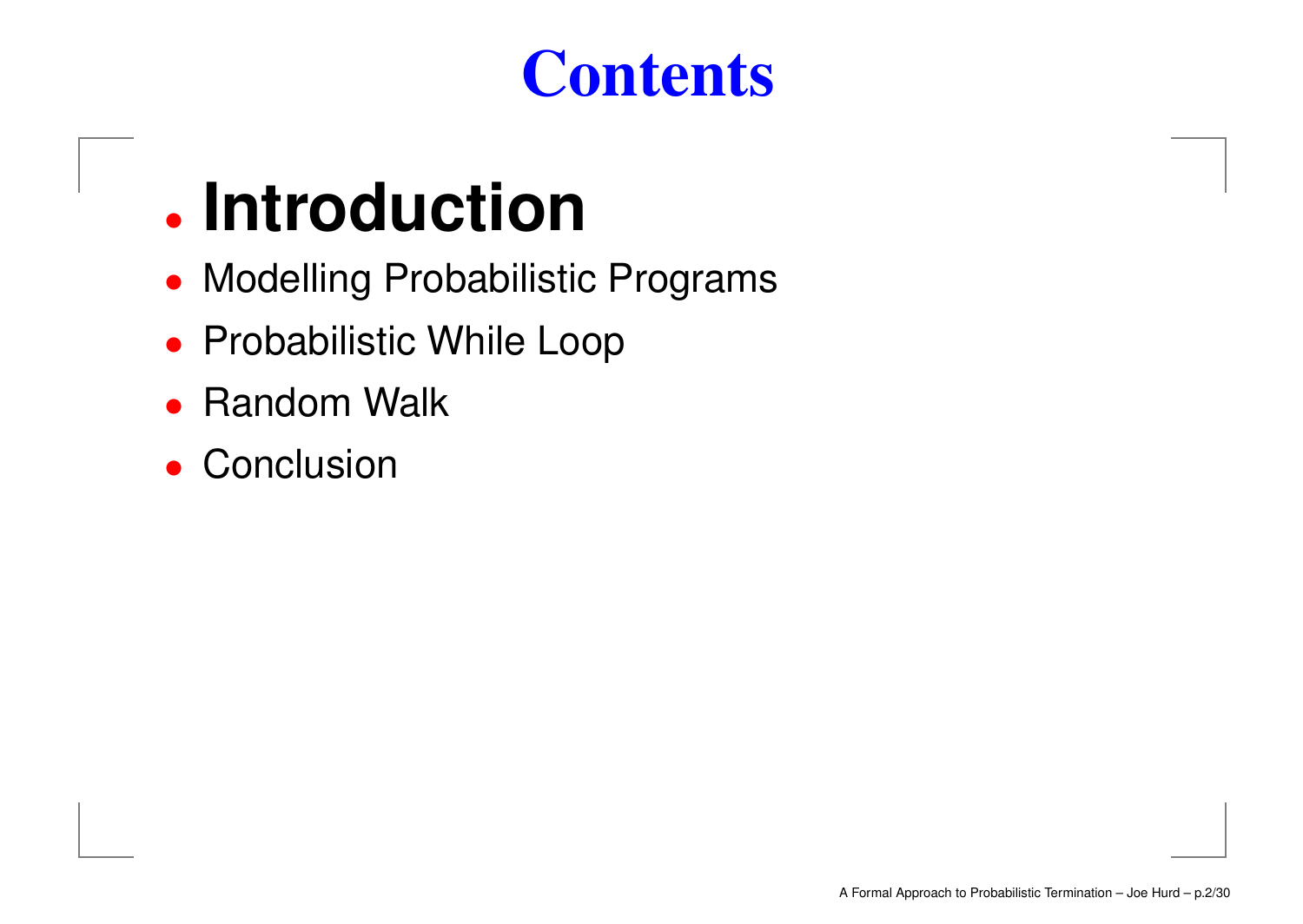• Quicksort Algorithm (Hoare, 1962):

```
fun quicksort elements =
 if length elements <= 1 then elements
elseletval pivot         = choose_pivot elements
     val (left, right) = partition pivot elements
  inquicksort left @ [pivot] @ quicksort right
  end;
```
• Usually  $O(n\log n)$  comparisons, unless choice of pivot interacts badly with data.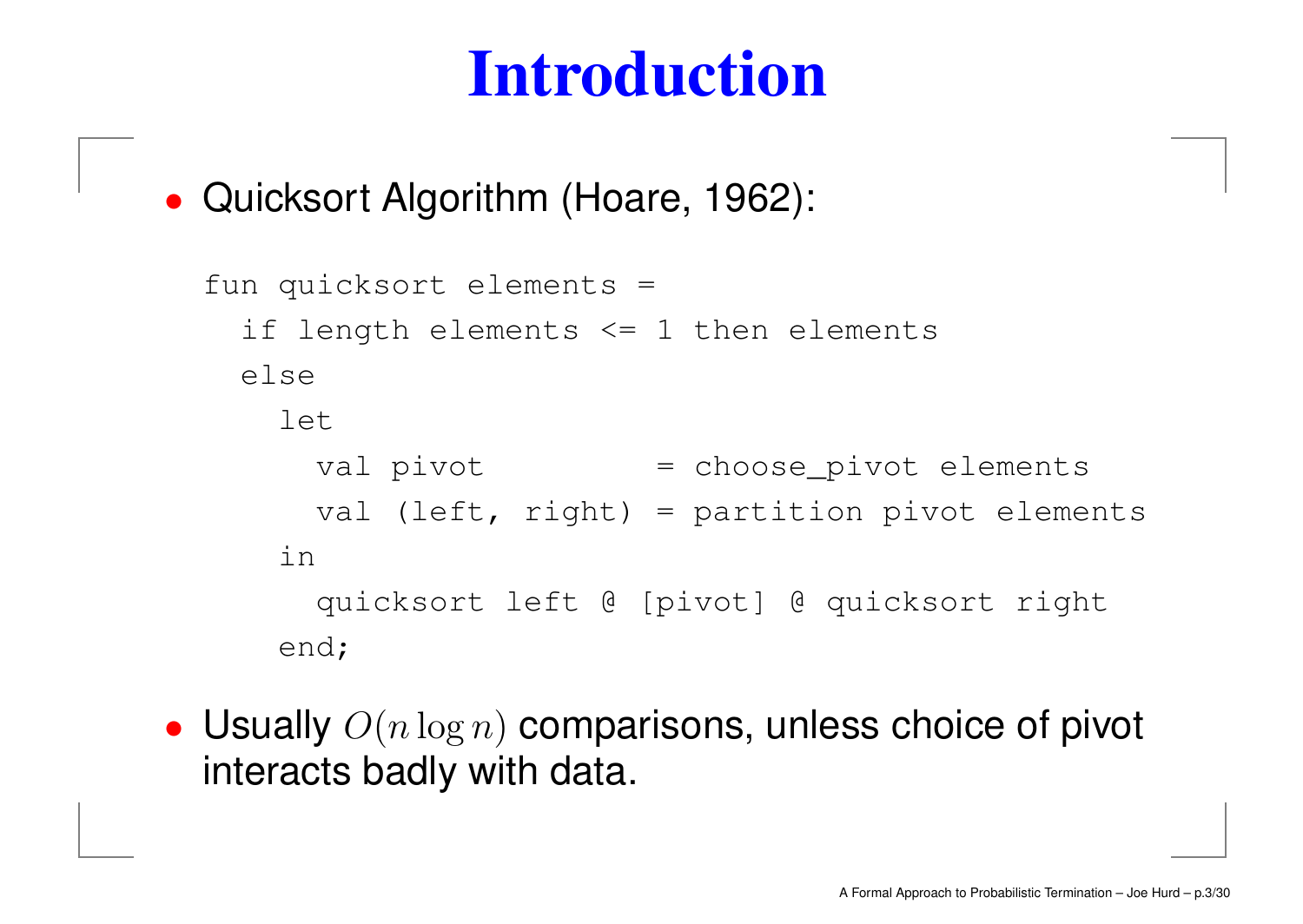• Example of bad behaviour when pivot is first element:

input: [5, 4, 3, 2, 1] pivot 5: [4, 3, 2, 1]--5--[] pivot 4:  $[3, 2, 1]^{--4--}[$ pivot 3: [2, 1]--3--[] pivot 2: [1]--2--[] output: [1, 2, 3, 4, 5]

- Lists in reverse order take  $O(n^2)$  comparisons.
- So do lists that are in the right order!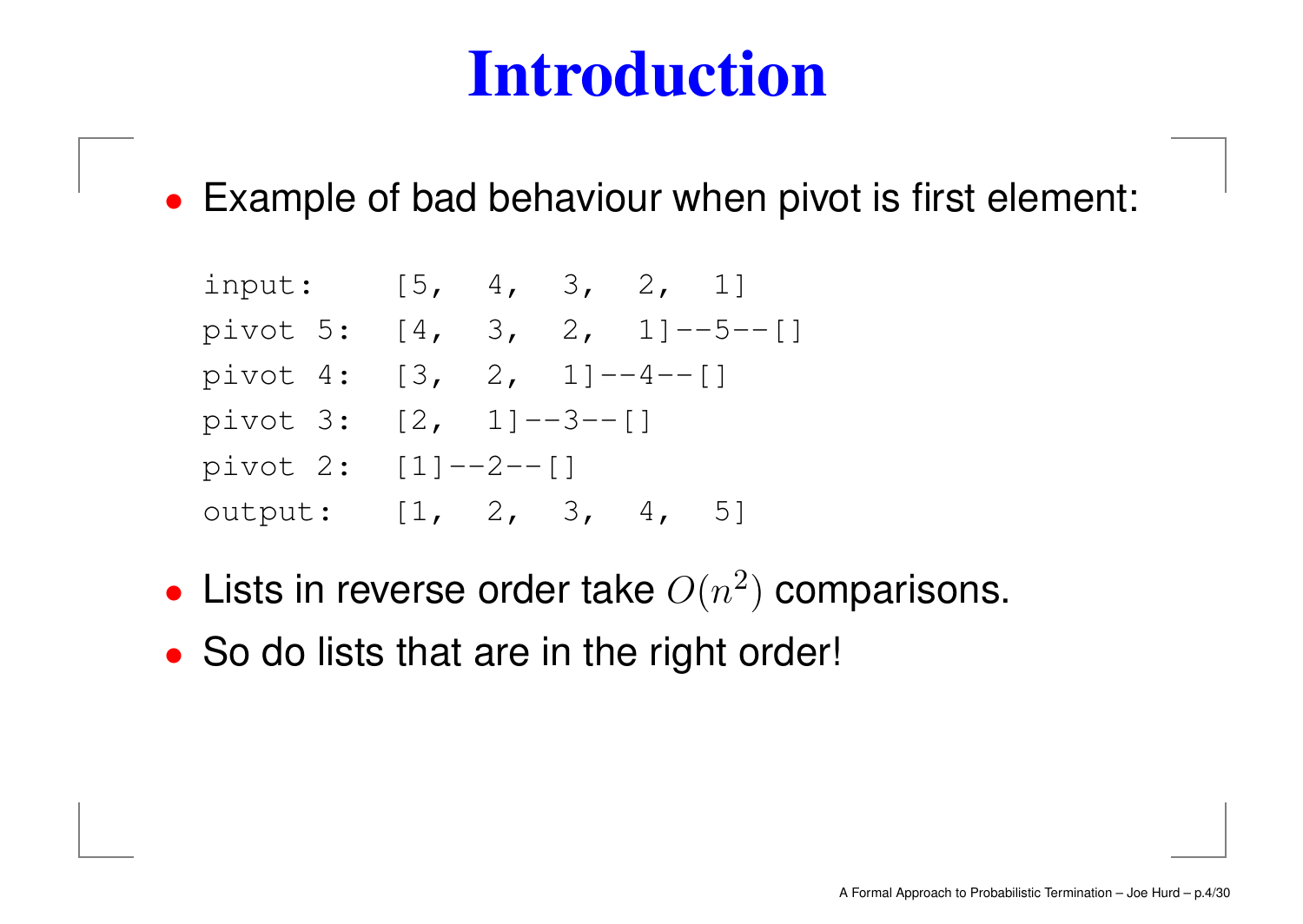- Solution: Introduce randomization into the algorithm itself.
- Pick pivots uniformly at random from the list of elements.
- Every list has exactly the same performance profile:
	- •Expected number of comparisons is  $O(n \log n)$ .
	- Small class  $C \subset S_n$  of lists with guaranteed bad performance has been replaced with <sup>a</sup> small probability  $|C|/n!$  of bad performance on any input.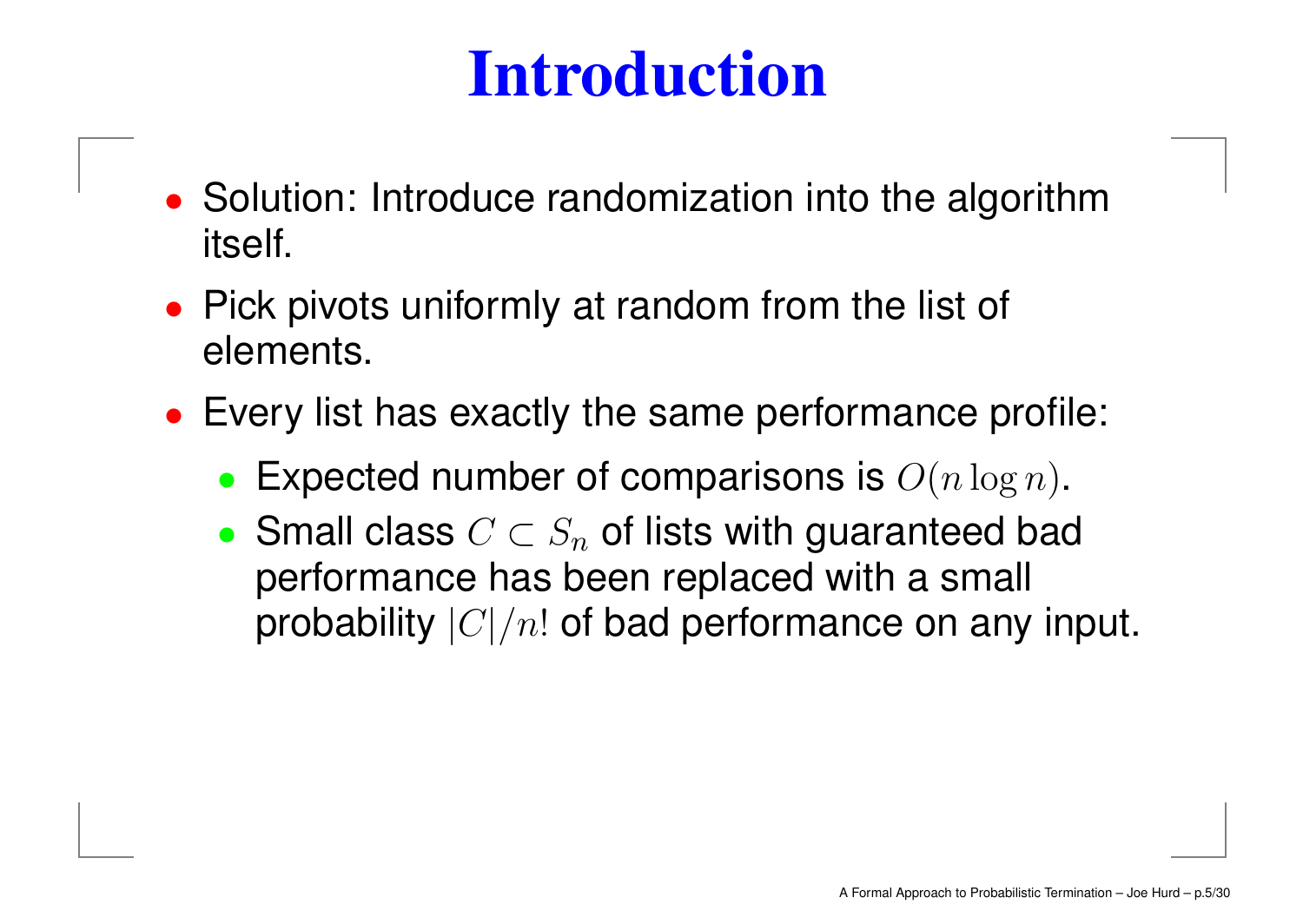• Broken procedure for choosing <sup>a</sup> pivot:

```
fun choose_pivot elements =
if length elements = 1 orelse coin_flip ()
then hd elements
 else choose_pivot (tl elements);
```
- Not a uniform distribution when length of elements  $> 2$ .
- Actually reinstates a bad class of input lists taking  $O(n^2)$ (expected) comparisons.
- Would like to verify probabilistic programs in <sup>a</sup> theorem prover.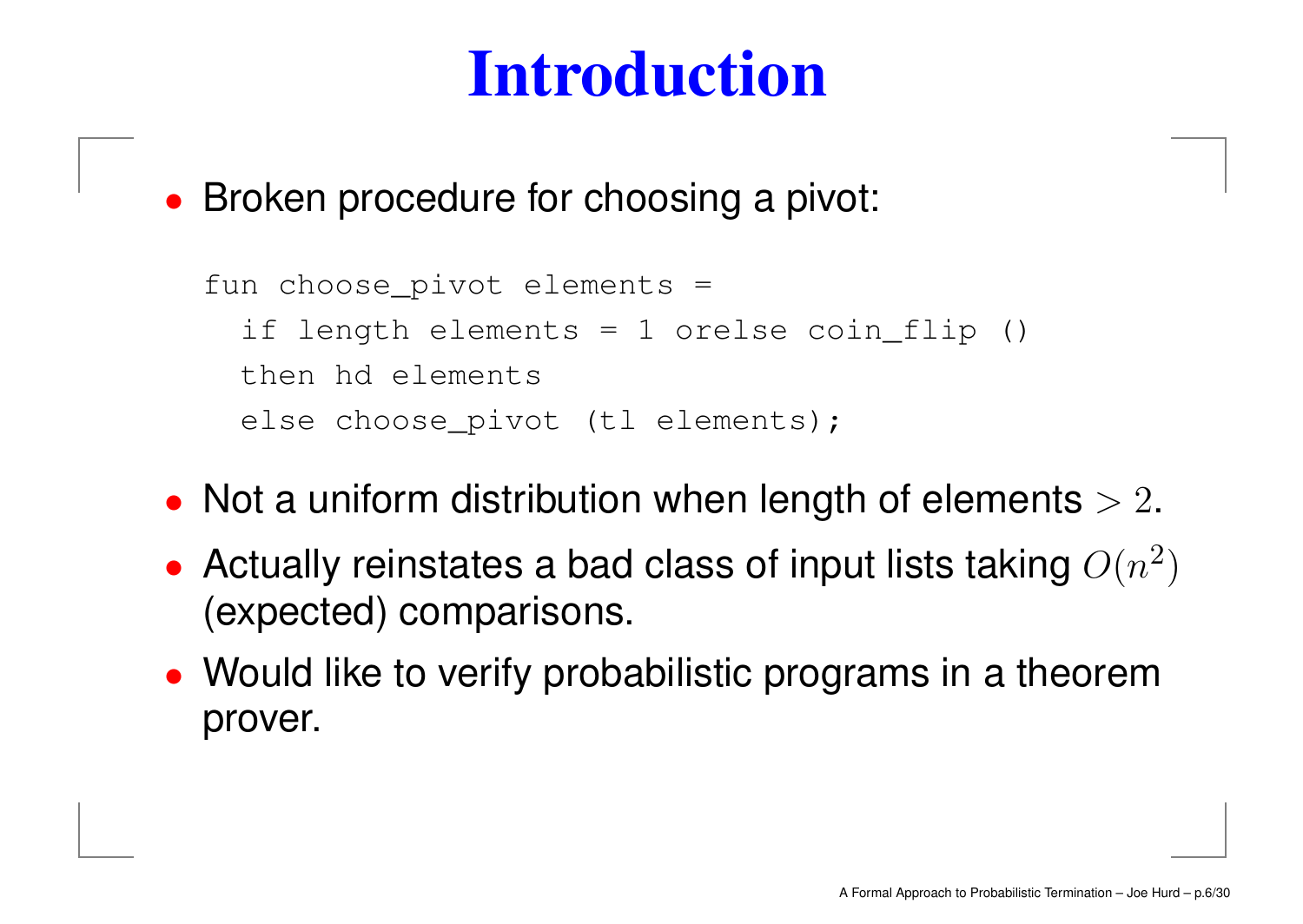- The (broken) choose\_pivot program is guaranteed to terminate within length(elements) coin-flips.
- The following algorithm generates dice throws from coin-flips (Knuth and Yao, 1976):



- The backward loops introduce the possibility of looping forever.
- But the probability of this happening is 0.
- Probabilistic termination: the program terminates with probability 1.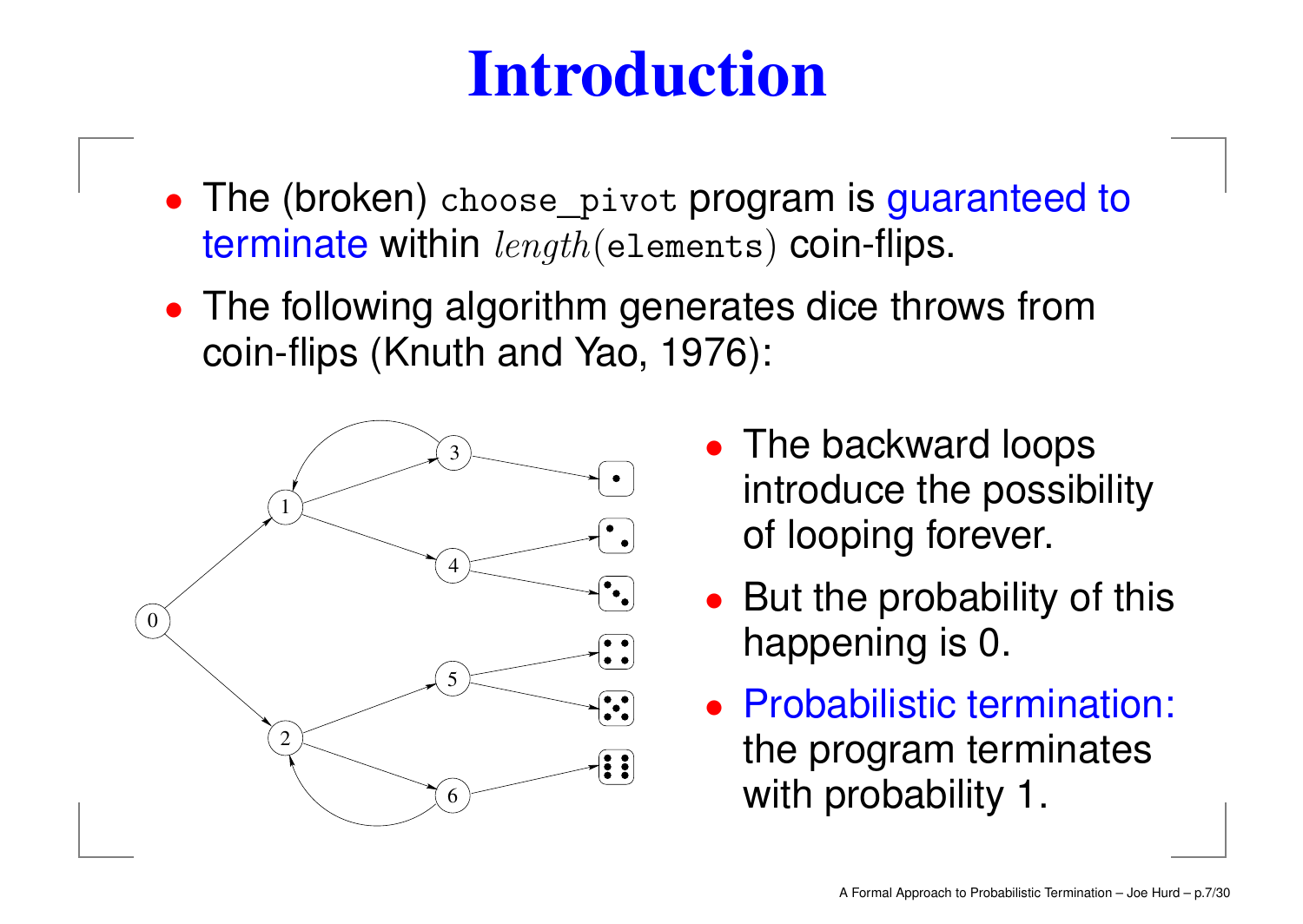- Probabilistic termination is more expressive than guaranteed termination.
- No coin-flip algorithm that is guaranteed to terminate can sample from the following distributions:
	- Uniform $(3)$ : choosing one of  $0, 1, 2$  each with probability  $\frac{1}{3}.$
	- •• Geometric $(\frac{1}{2})$ : choosing  $n\in \mathbb{N}$  with probability  $(\frac{1}{2})^{n+1}.$ The index of the first head in <sup>a</sup> sequence of coin-flips.
- But how can probabilistic termination be modelled in <sup>a</sup> logic of total functions?
	- What should Geometric $(\frac{1}{2})$  return for the all-tails sequence?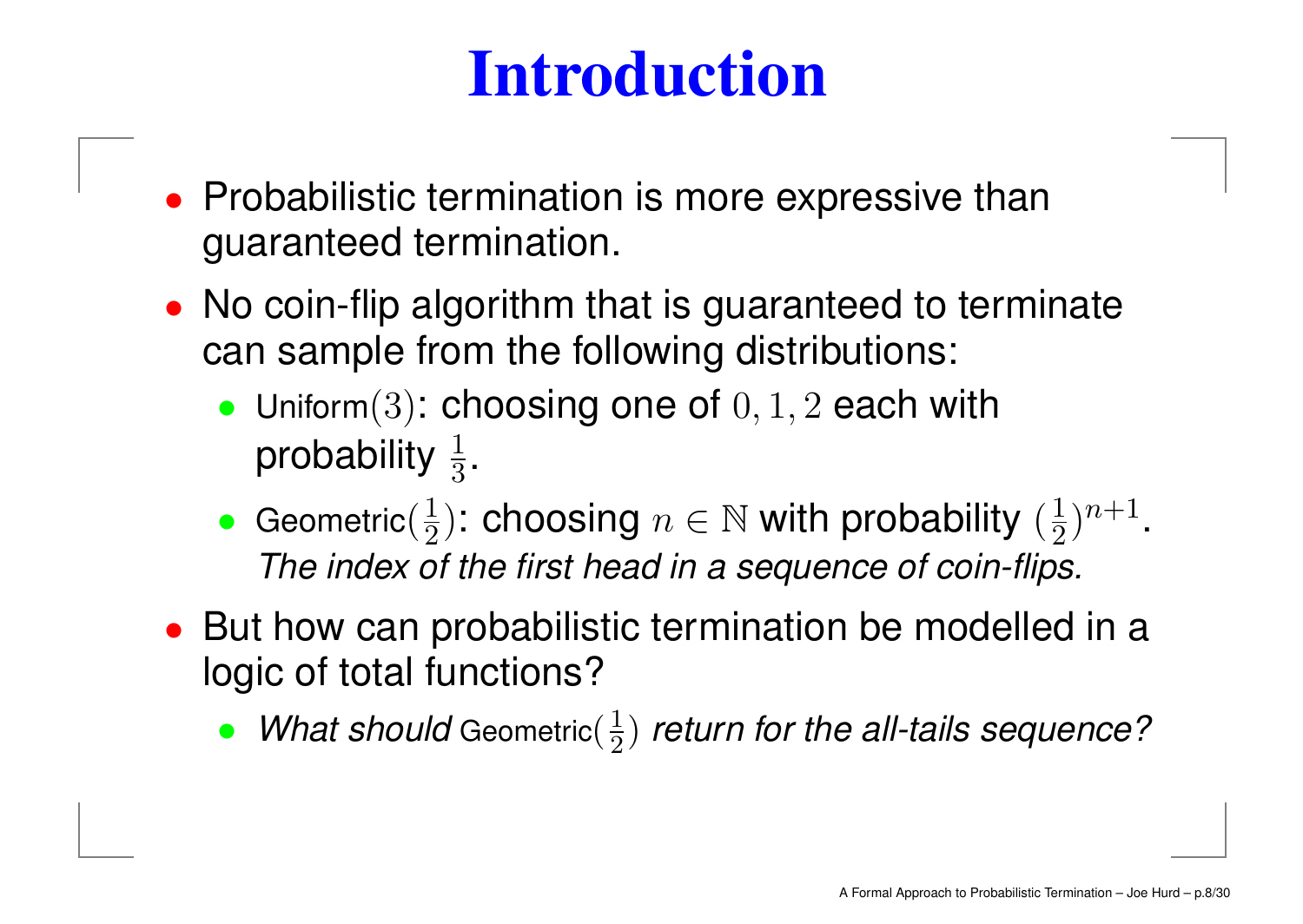### **Contents**

#### •**Introduction**

### • **Modelling Probabilistic Programs**

- Probabilistic While Loop
- •• Random Walk
- Conclusion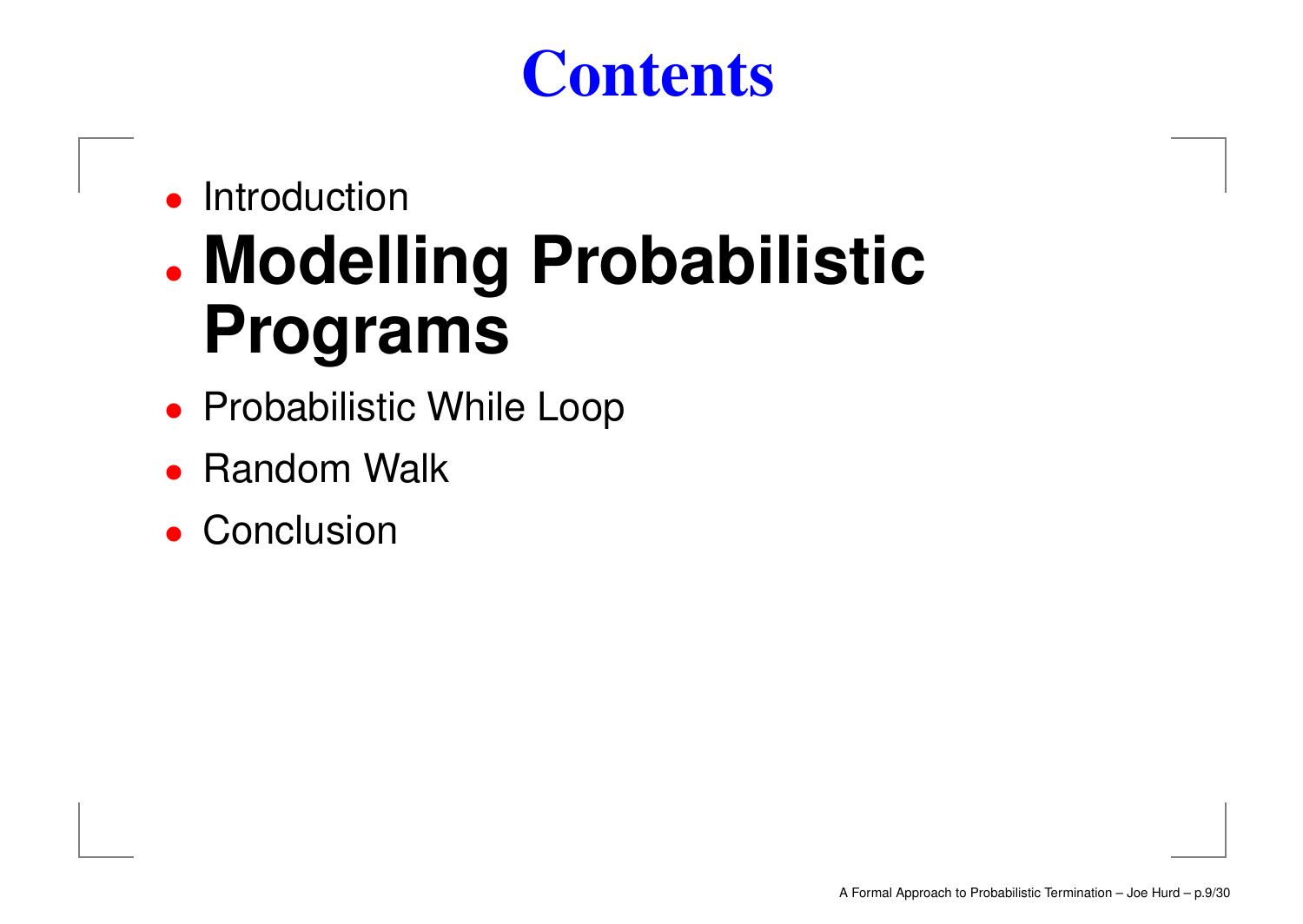## **The HOL Theorem Prover**

- Developed by Mike Gordon's Hardware Verification Group in Cambridge, first release was HOL88.
- Latest release in mid-2002 called HOL4, developed jointly by Cambridge and Utah.
- Implements classical Higher-Order Logic with Hindley-Milner polymorphism.
- Sprung from the Edinburgh LCF project, so has <sup>a</sup> small logical kernel to ensure soundness.
- Links to external proof tools, either as oracles (e.g., SAT solvers) or by translating their proofs (e.g., Gandalf).
- Comes with <sup>a</sup> large library of theorems contributed by many users over the years, including theories of lists, real analysis, groups etc.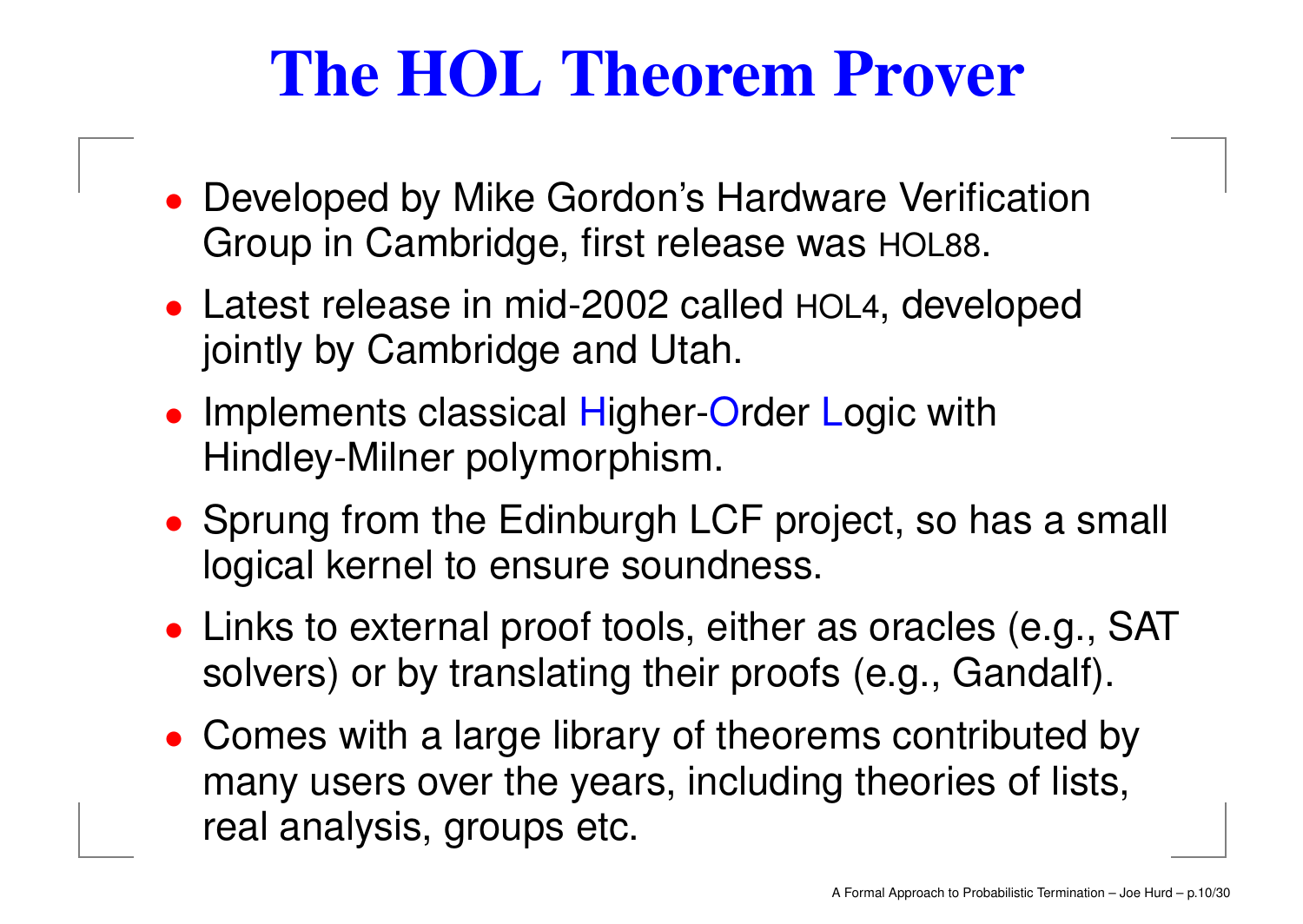### **Verification in HOL**

To verify <sup>a</sup> probabilistic program in HOL:

• Must be able to formalize its probabilistic specification;

 $\mathcal{E}: \mathcal{P}(\mathcal{P}(\mathbb{B}^{\infty})), \quad \mathbb{P}: \mathcal{E} \rightarrow \mathbb{R}$ 

• and model the probabilistic program in the logic;

prob\_program :  $\mathbb{N} \to \mathbb{B}^{\infty} \to \{\text{success}, \text{failure}\} \times \mathbb{B}^{\infty}$ 

• then finally prove that the program satisfies its specification.

 $\vdash \forall \, n.$   $\mathbb{P} \left\{ s \mid \mathsf{fst} \; (\mathsf{prob\_program} \; n \; s) = \mathsf{failure} \right\} \leq 2^{-n}$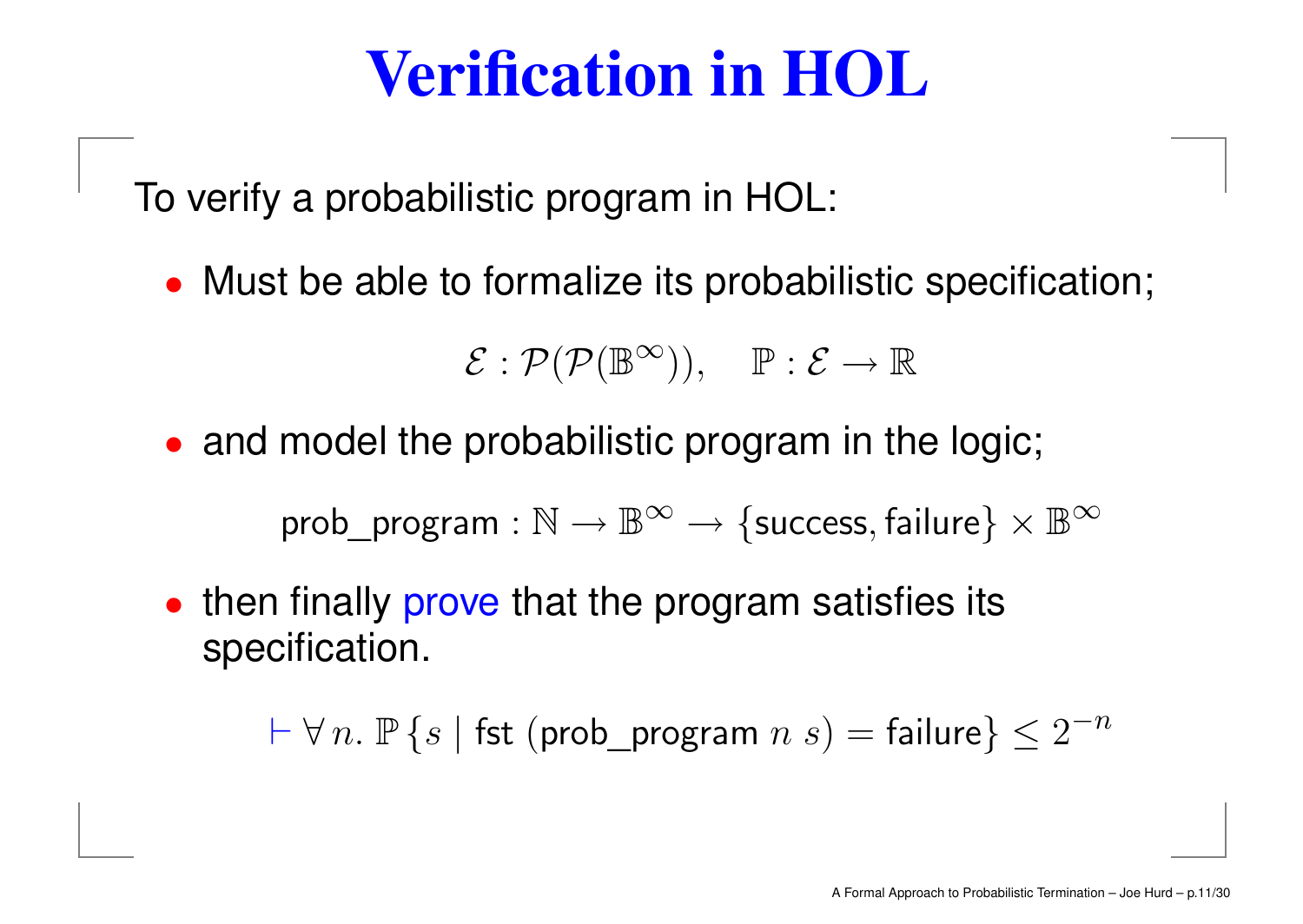## **Modelling Probabilistic Programs**

•Given <sup>a</sup> probabilistic 'function':

$$
\hat{f}:\alpha\to\beta
$$

• Model  $\hat{f}$  $f$  with a higher-order logic function

$$
f: \alpha \to \mathbb{B}^{\infty} \to \beta \times \mathbb{B}^{\infty}
$$

that passes around 'an infinite sequence of coin-flips.'

• The probability that  $\hat{f}$  $f(a)$  meets a specification  $B:\beta\rightarrow\mathbb{B}$  can then be formally defined as

 $\mathbb{P}\left\{s\mid B(\mathsf{fst}\; (f\; a\; s))\right\}$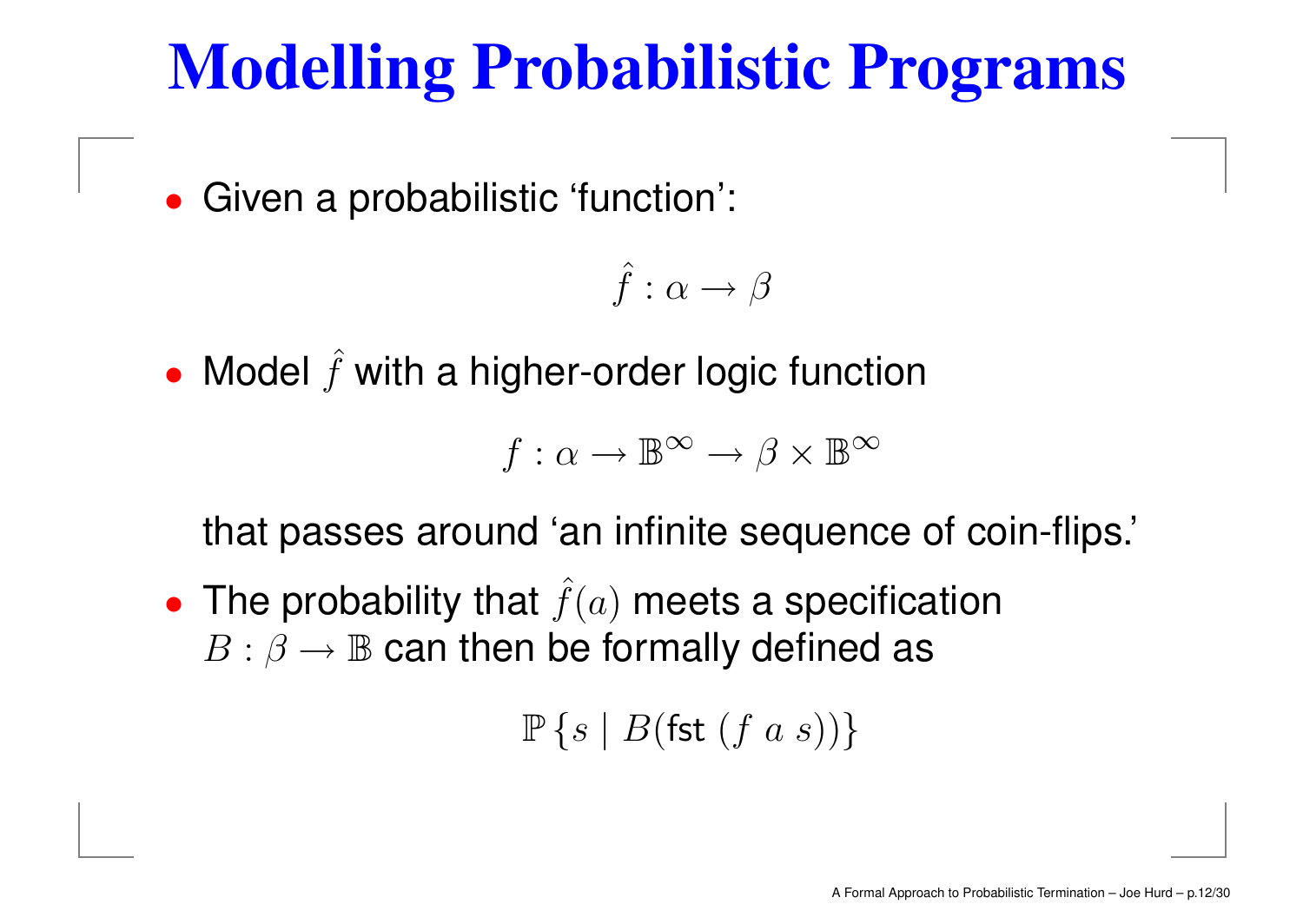## **Modelling Probabilistic Programs**

• Can use state-transformer monadic notation to express HOL models of probabilistic programs:

> unit  $a\;\;=\;\; \lambda\, s.\; (a,s)$ bind  $f \; g \;\; = \;\; \lambda \, s.$  let  $(x,s') \leftarrow f(s)$  in  $g \; x \; s'$  $\mathsf{coin\_flip}~f~g~=~\lambda\,s.~(\text{if shd}~s~\text{then}~f~\text{else}~g,~\text{stl}~s)$

• For example, if dice is <sup>a</sup> program that generates <sup>a</sup> dice throw from <sup>a</sup> sequence of coin flips, then

two\_dice  $=$  bind dice  $(\lambda\,x.$  bind dice  $(\lambda\,y.$  unit  $(x+y)))$ 

generates the sum of two dice.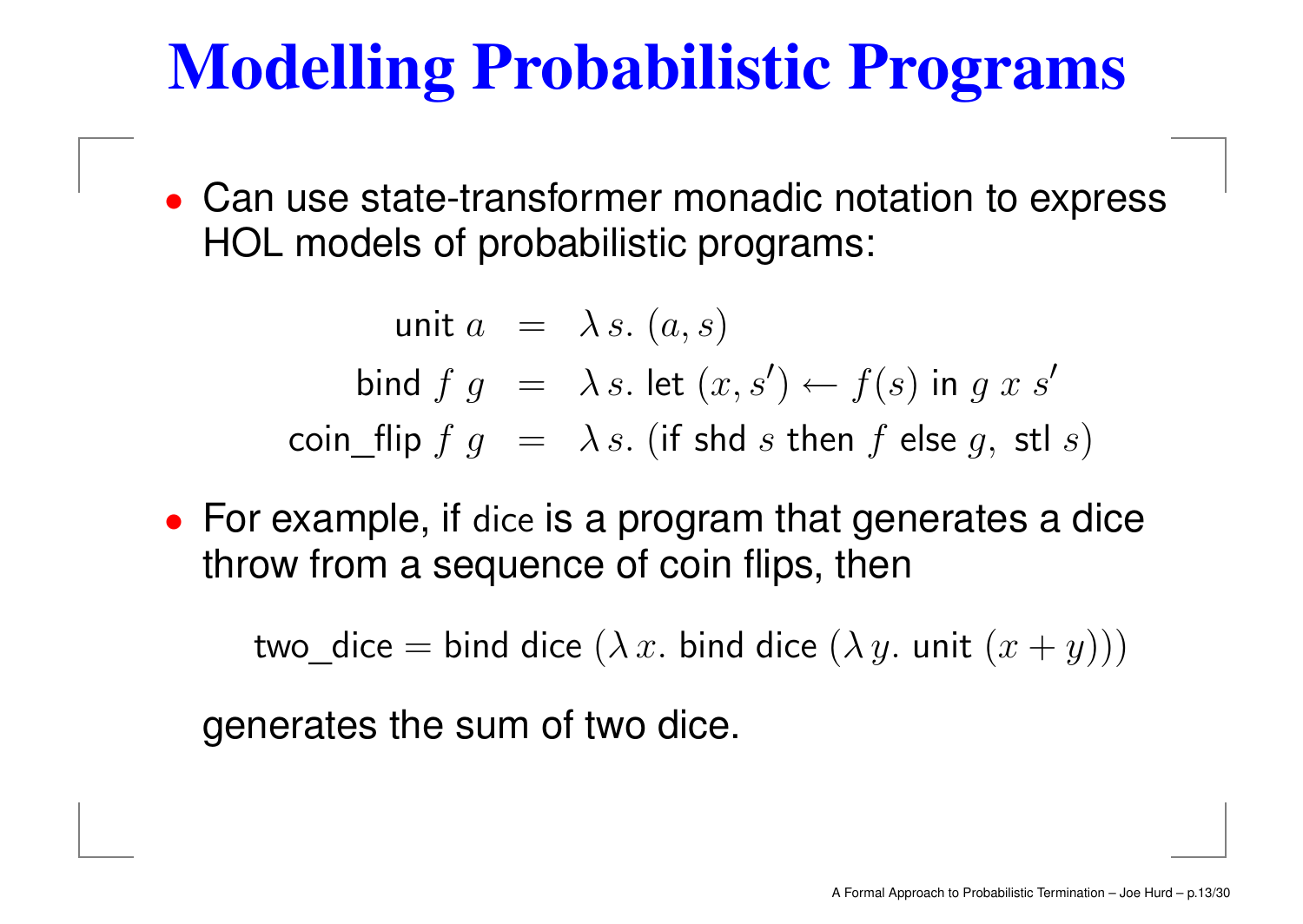# **Example: The Binomial** $(n, \frac{1}{2})$  **Distribution**

- $\bullet$ • Definition of a sampling algorithm for the Binomial $(n, \frac{1}{2})$ distribution:
	- $\vdash\;$  bit  $=$  coin\_flip (unit  $1)$  (unit  $0)$

$$
\vdash \text{ binomial } 0 = \text{unit } 0 \ \wedge
$$

 $\forall\,n.$ 

binomial (suc  $n)=\,$ bind bit  $(\lambda\,x.$  bind (binomial  $n)$   $(\lambda\,y.$  unit  $(x+y)))$ 

•Correctness theorem:

$$
\vdash \forall n, r. \; \mathbb{P}\left\{s \mid \text{fst (binomial } n \; s) = r\right\} = \binom{n}{r} \left(\frac{1}{2}\right)^n
$$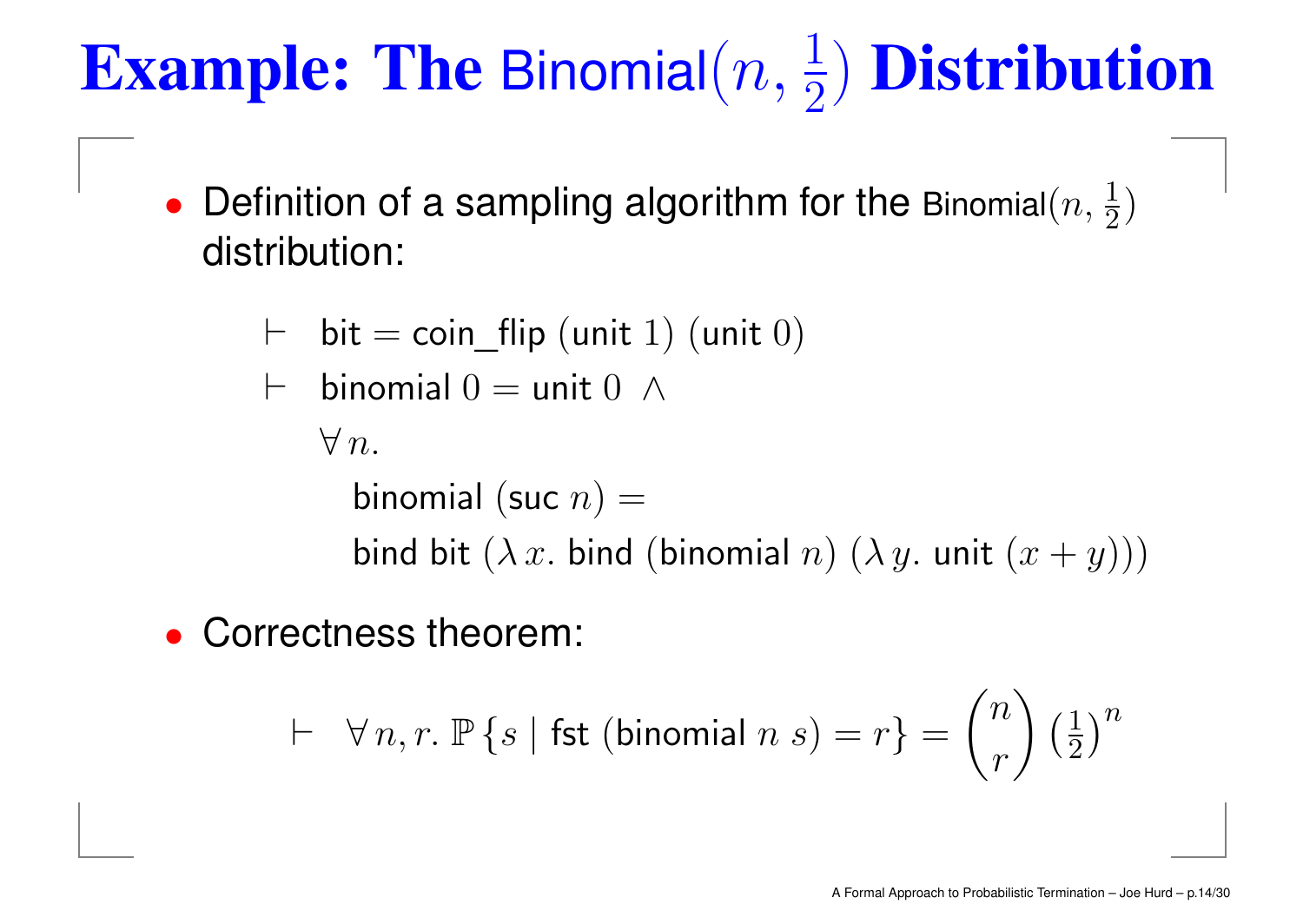### **Contents**

- •**Introduction**
- Modelling Probabilistic Programs

### •**Probabilistic While Loop**

- •• Random Walk
- Conclusion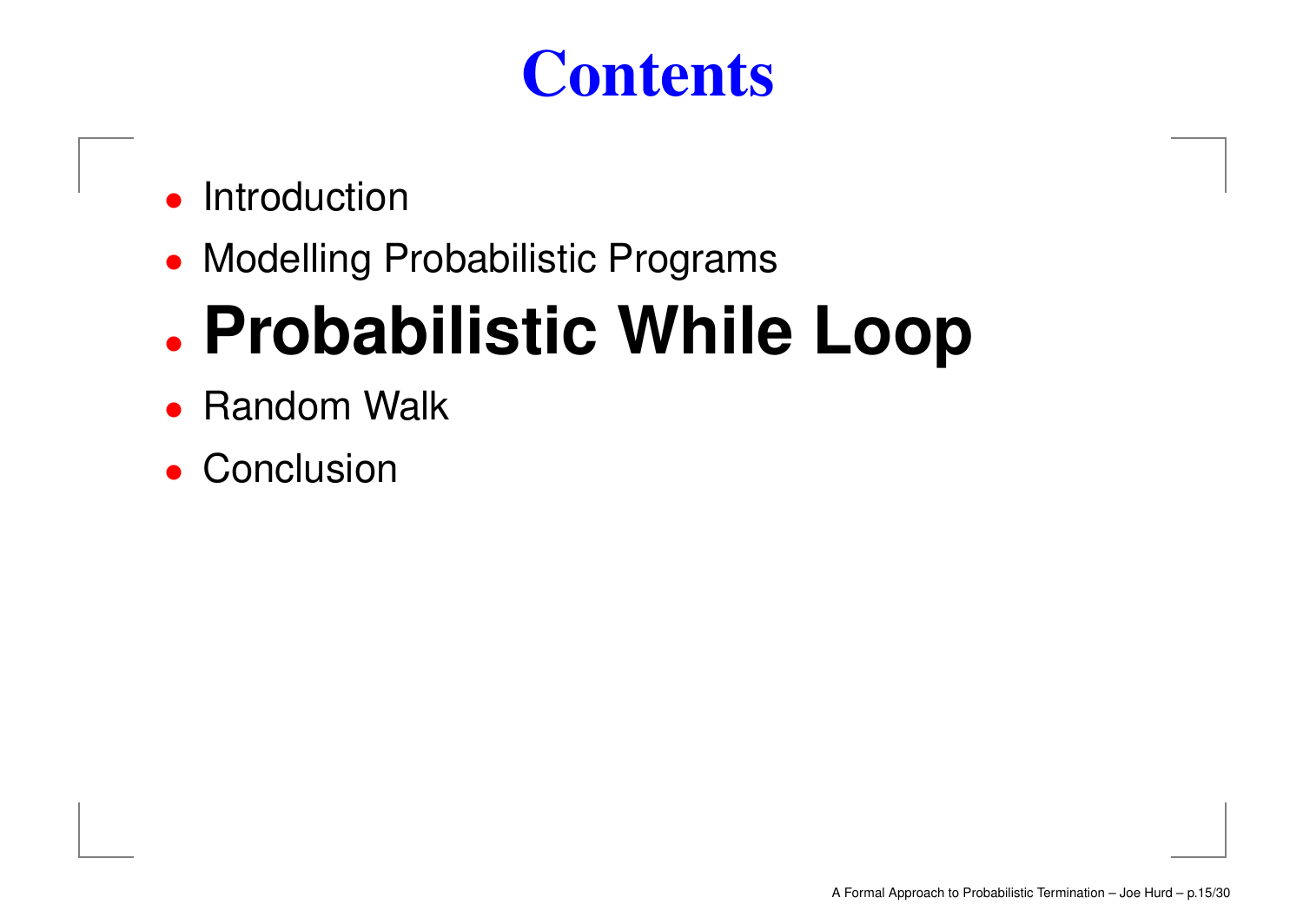## **Probabilistic While Loop**

• Consider the following bounded probabilistic while loop:

$$
\vdash \ \ \forall\, c, b, n, a.
$$

while\_cut  $c$   $b$   $0$   $a=$  unit  $a$   $\wedge$ while\_cut  $c$   $b$  (suc  $n)$   $a =$ if  $\overline{c}(a)$  then bind  $(b(a))$  (while\_cut  $c$   $b$   $n)$  else unit  $a$ 

- $\bullet$   $a : \alpha$  is the loop state.
- $\bullet\, \ c : \alpha \to \mathbb{B}$  is the loop condition.
- $\bullet\;b:\alpha\to\mathbb{B}^\infty\to\alpha\times\mathbb{B}^\infty$  is the loop body.
- $\bullet$   $n:\mathbb{N}$  is a cut-off parameter, ensuring that the loop always terminates within  $n$  iterations.
- The bounded while loop is guaranteed to terminate.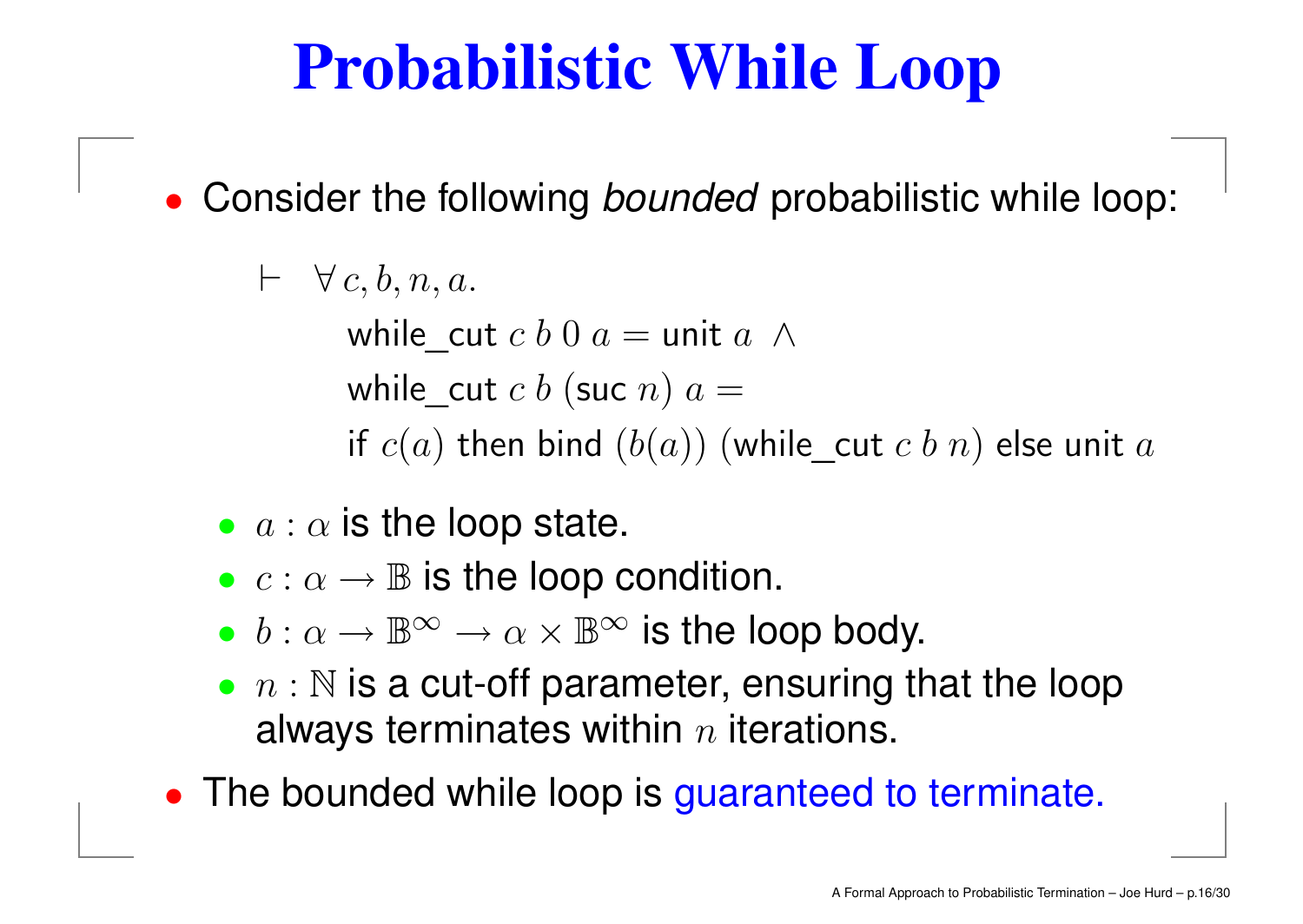## **Probabilistic While Loop**

• We can now define an *unbounded* probabilistic while loop as follows:

> $\;\vdash\; \; \forall\, c, b, a, s.$ while  $\emph{c}$   $\emph{b}$   $\emph{a}$   $\emph{s}$   $=$ if  $\exists\, n.\,\neg c($ fst (while\_cut  $c\; b\; n\; a\; s))$  then while\_cut  $\emph{c}~\emph{b}$ (minimal  $(\lambda n. \neg c$  (fst (while cut c b n a s)))) a s else arb

- For a given starting state  $(c, b, a, s)$ :
	- if the loop would naturally terminate after  $n$  iterations then it does so;
	- otherwise it returns the arbitrary value arb.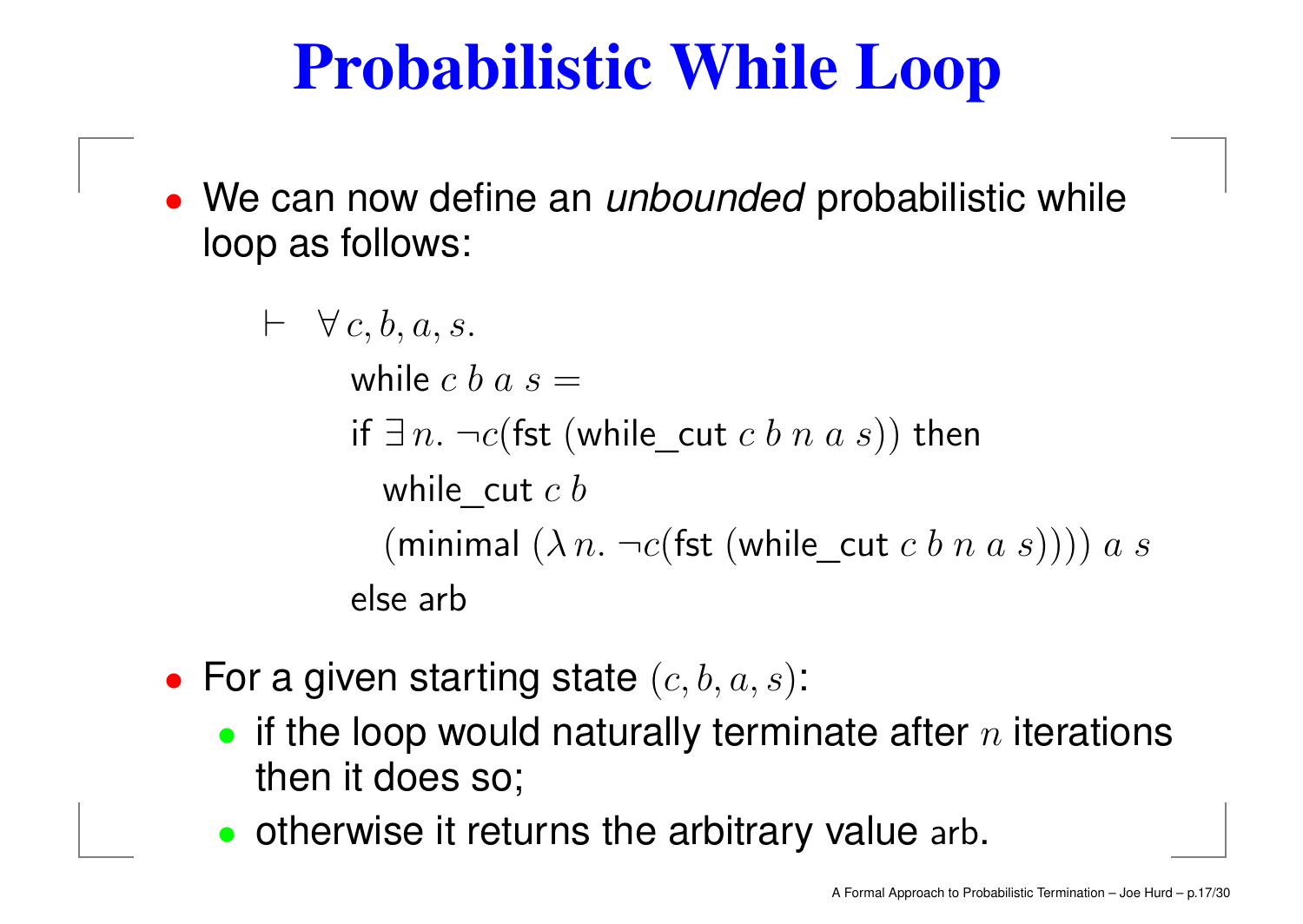### **Probabilistic While Loop**

• We can advance the probabilistic while loop:

 $\;\vdash\; \; \forall\, c, b, a.$ while  $\emph{c}~\emph{b}~\emph{a} =$ if  $\overline{c}(a)$  then bind  $(b(a))$  (while  $c$   $b)$  else unit  $a$ 

• For <sup>a</sup> desirable independence property to hold, the following must be true of  $c$  and  $b$ :

 $\forall\, a.\ \forall^*s.\ \exists\, n.\ \neg c(\mathsf{fst}\ (\mathsf{while\_cut}\ c\ b\ n\ a\ s))$ 

- $\forall^*s. \phi(s)$  means  $\{s \mid \phi(s)\}\in \mathcal{E} \land \mathbb{P}\{s \mid \phi(s)\}=1$ .
- Can see this as <sup>a</sup> probabilistic termination condition.
	- Equivalent to the 0-1 law of Hart, Sharir and Pnueli.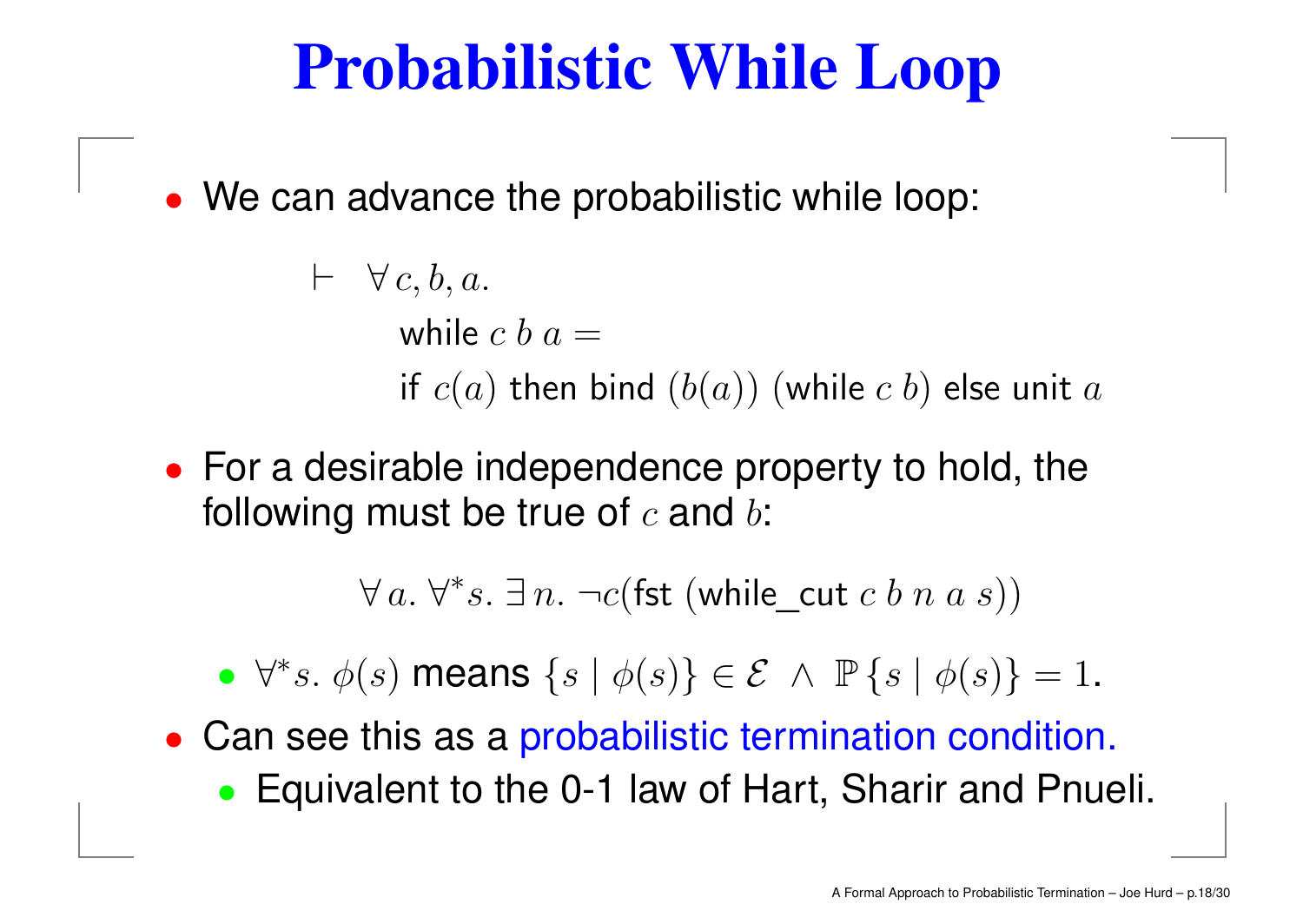### **Example: The** Uniform(3) **Distribution**

•First make a raw definition of unif3:

> $\vdash$ unif $3 =$ while  $(\lambda\, n.\ n=3)$ (coin\_flip (coin\_flip (unit  $0$ ) (unit  $1$ )) (coin\_flip (unit  $2$ ) (unit  $3$ ))) 3

- Next prove unif3 satisfies probabilistic termination.
- Then independence must follow, and we can use this to derive <sup>a</sup> more elegant definition of unif3:
	- $\vdash$  $\vdash$   $\;$  unif3  $=$  coin\_flip (coin\_flip (unit  $0)$  (unit  $1))$  (coin\_flip (unit  $2)$  unif3)
- $\bullet$ • The correctness theorem also follows:

 $\ \vdash \quad \forall \, n. \; \mathbb{P} \left\{ s \mid \mathsf{fst} \; (\mathsf{unif3} \; s) = n \right\} = \mathsf{if} \; n < 3 \; \mathsf{then} \; \tfrac{1}{3} \; \mathsf{else} \; 0$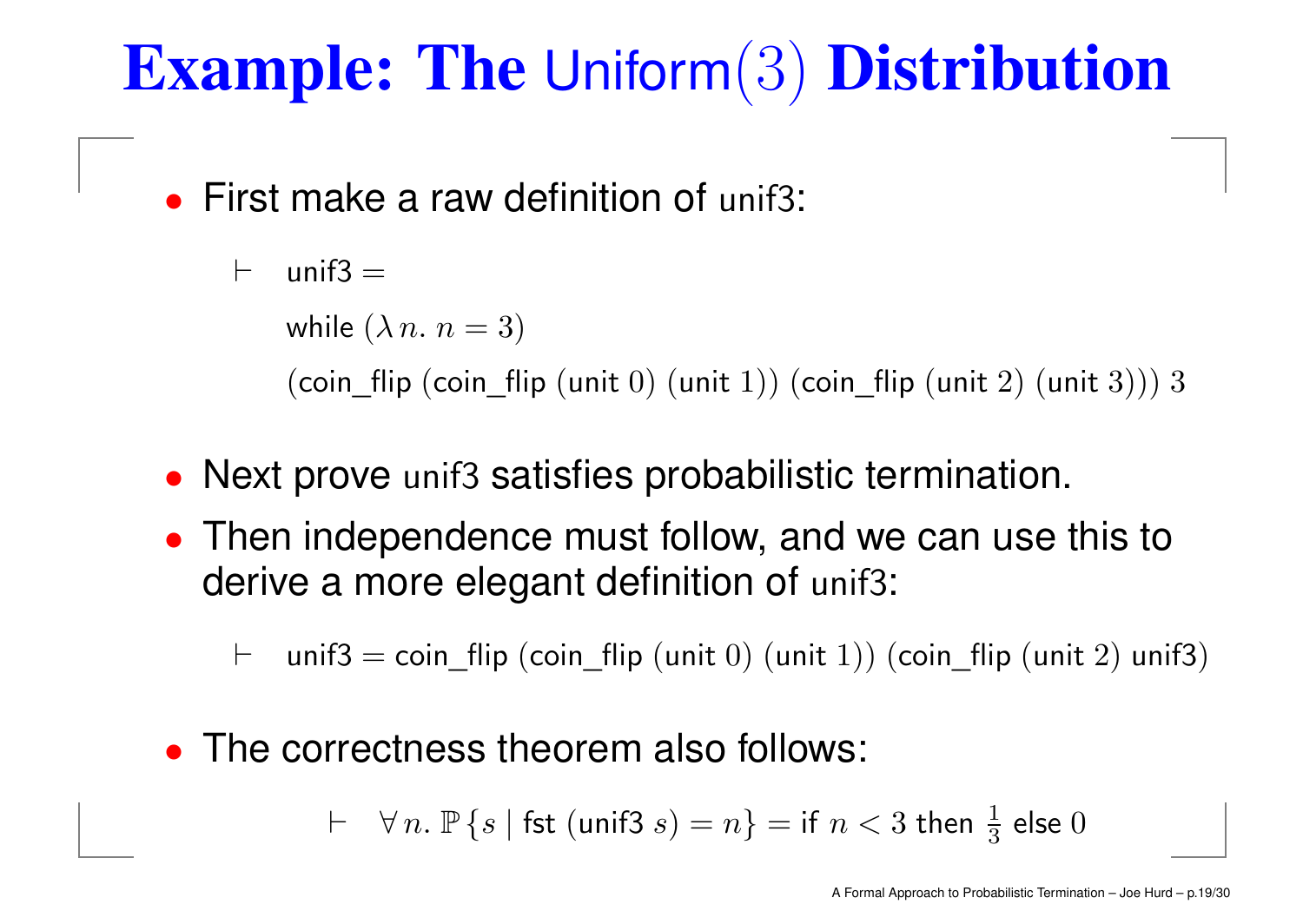### **Contents**

- •**Introduction**
- Modelling Probabilistic Programs
- Probabilistic While Loop
- **Random Walk**
- Conclusion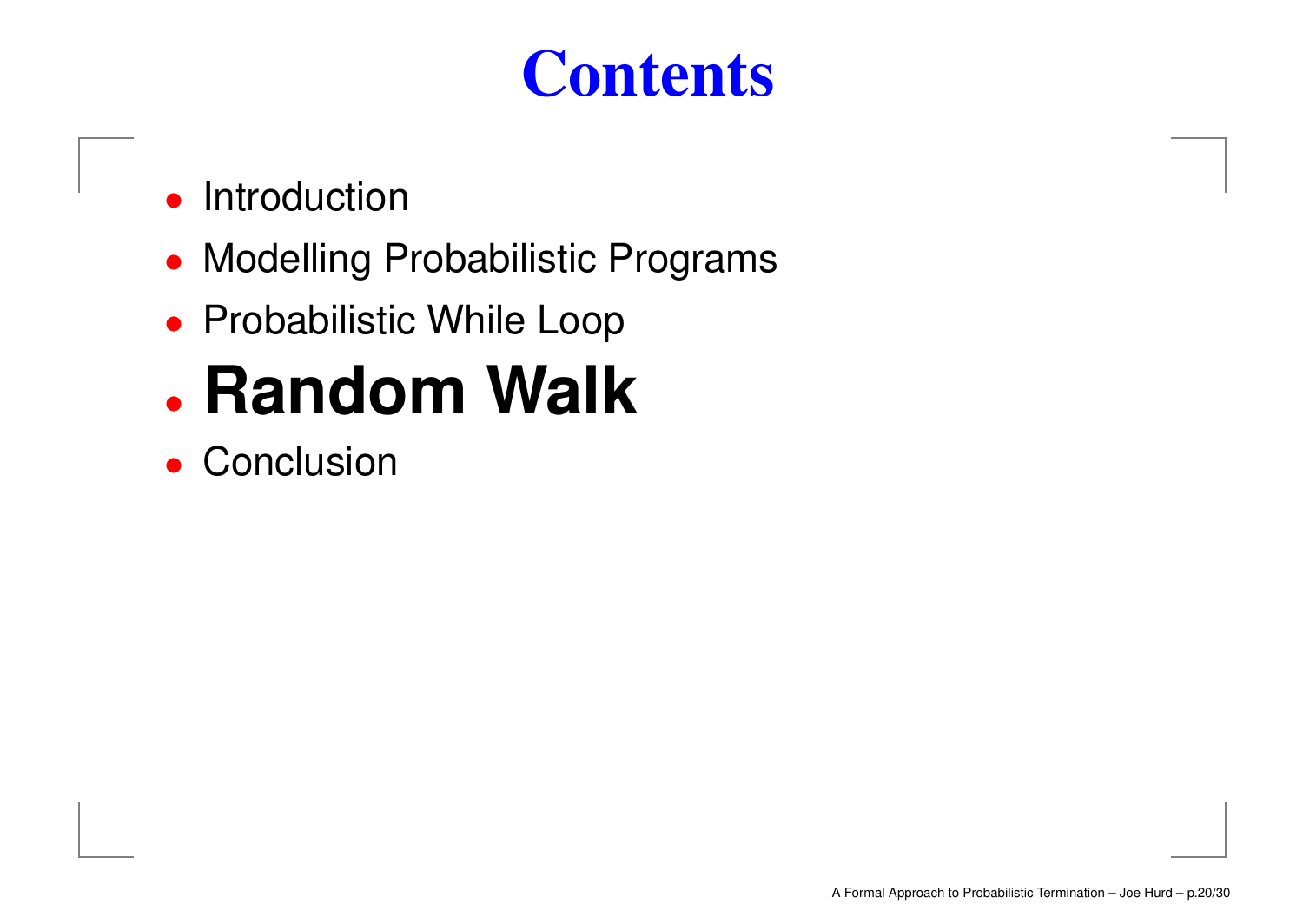• A drunk exits a pub at point  $n$ , and lurches left and right with equal probability until he hits home at point 0.



• Will the drunk always get home?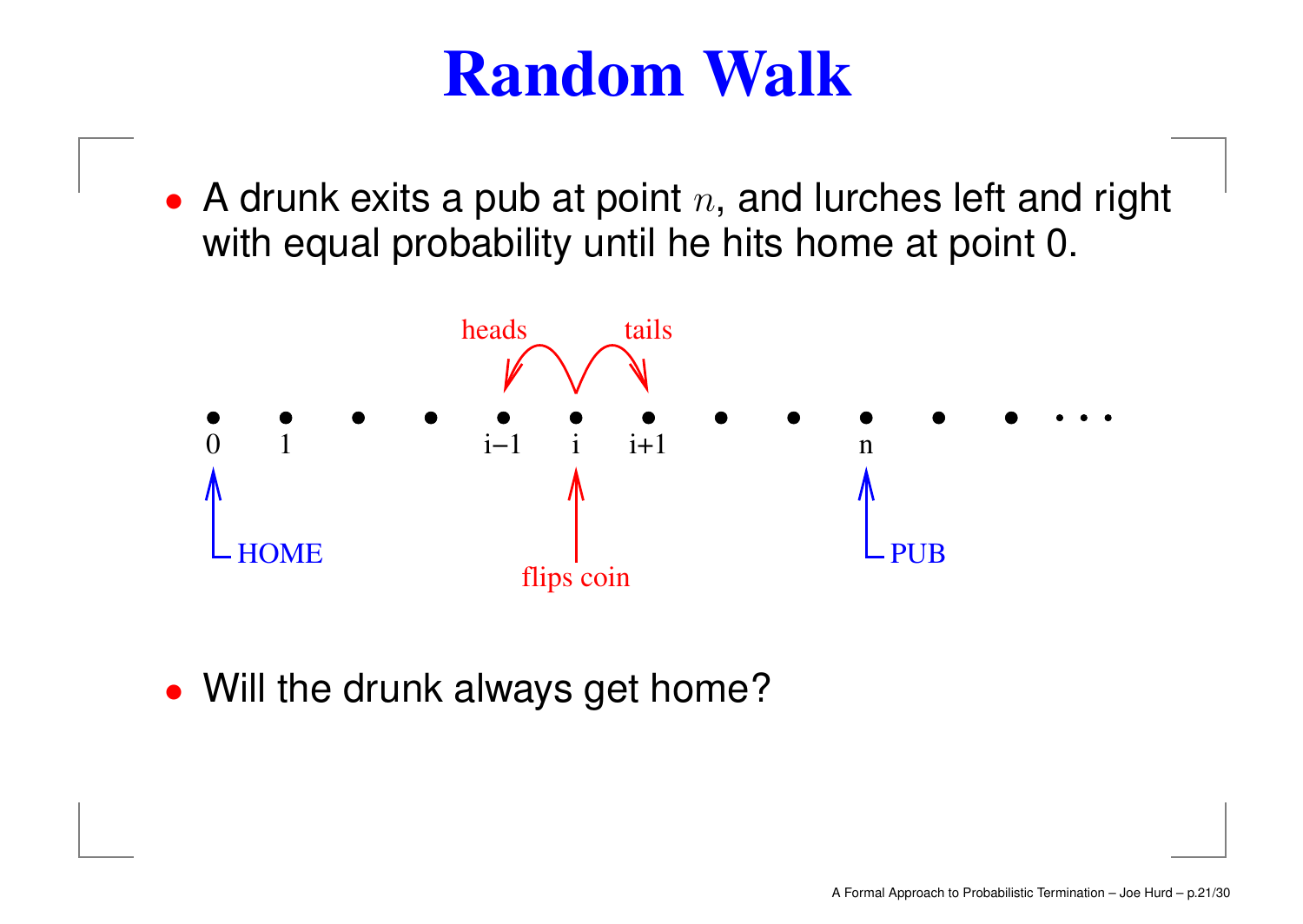- We can formalize the random walk as <sup>a</sup> probabilistic program:
	- $\;\vdash\; \;\forall\, n.$  lurch  $n=$  coin\_flip (unit  $(n+1))$  (unit  $(n-1))$
	- $\vdash \;\;\forall \, f, b, a, k. \textsf{cost } f\; b\; (a, k) = \textsf{bind } (b(a)) \; (\lambda \, a'. \textsf{unit } (a', f(k)))$
	- $\;\vdash\; \; \forall \, n, k.$

walk  $n$   $k = \,$ bind  $(\operatorname{\mathsf{while}}\ (\lambda\ (n,\underline{\hspace{0.3cm}})\ \ldotp 0 < n)$   $(\operatorname{\mathsf{cost}}\ \operatorname{\mathsf{suc}}\ \operatorname{\mathsf{lurch}})\ (n,k))$  $(\lambda(\_,k)$ . unit  $k)$ 

• "Will the drunk always get home?" is equivalent to "Does walk satisfy probabilistic termination?"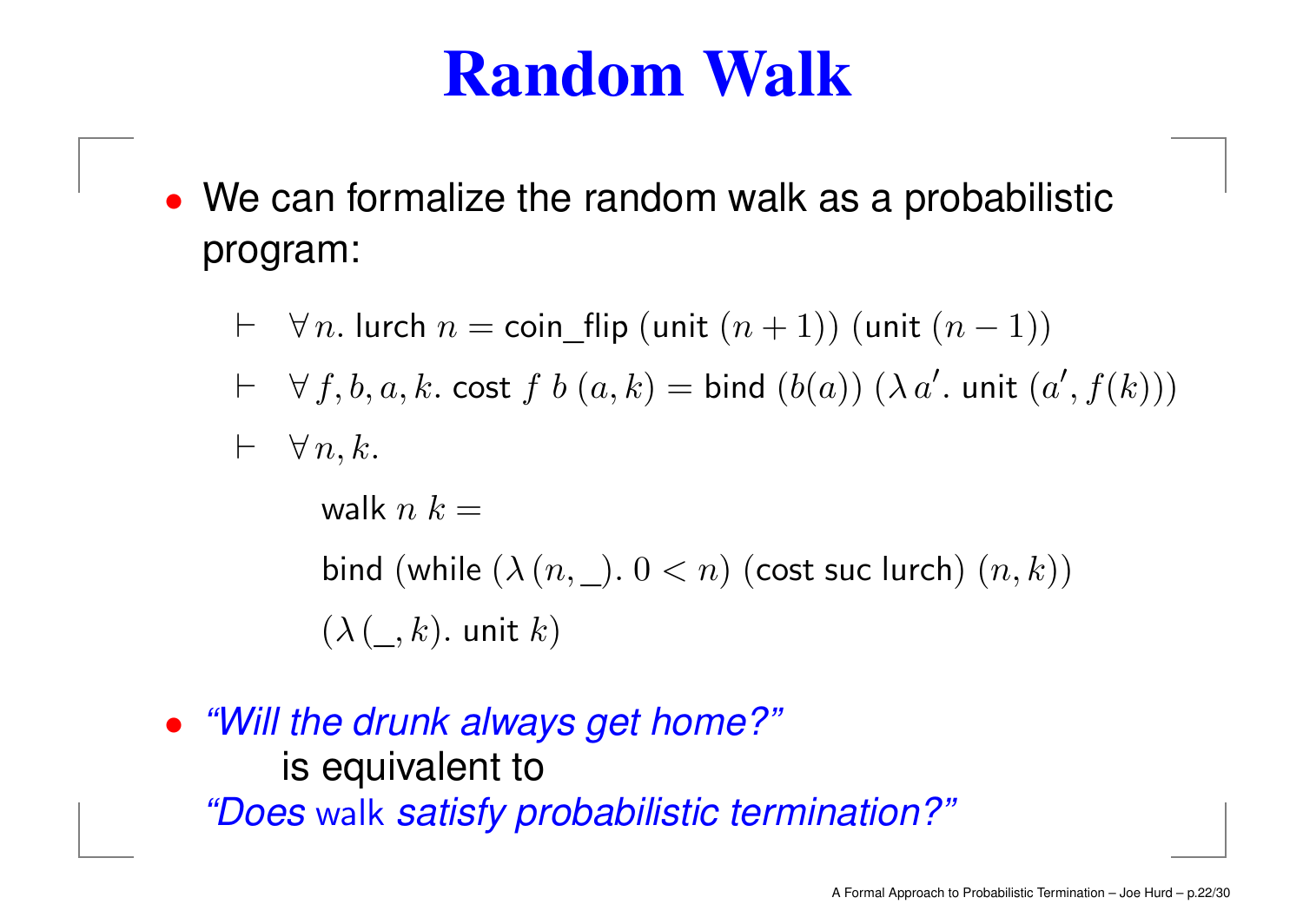- Perhaps surprisingly, the drunk does always get home.
- To see this, let  $\pi_{ij}$  be the probability that a drunk starting at point  $i$  will eventually hit point  $j$ .
- The first property of  $\pi_{ij}$  that we prove is **Translation Invariance:**  $\;\vdash\; \forall\, i,j,n.\;\pi_{ij} = \pi_{(i+n)(j+n)}$
- This is used to prove the all-important **Multiplicative Property:**  $\vdash \forall i. \pi_{i0} = \pi_{10}^i$
- So if  $\pi_{10} = 1$ , then probabilistic termination is assured: the drunk gets home from every pub.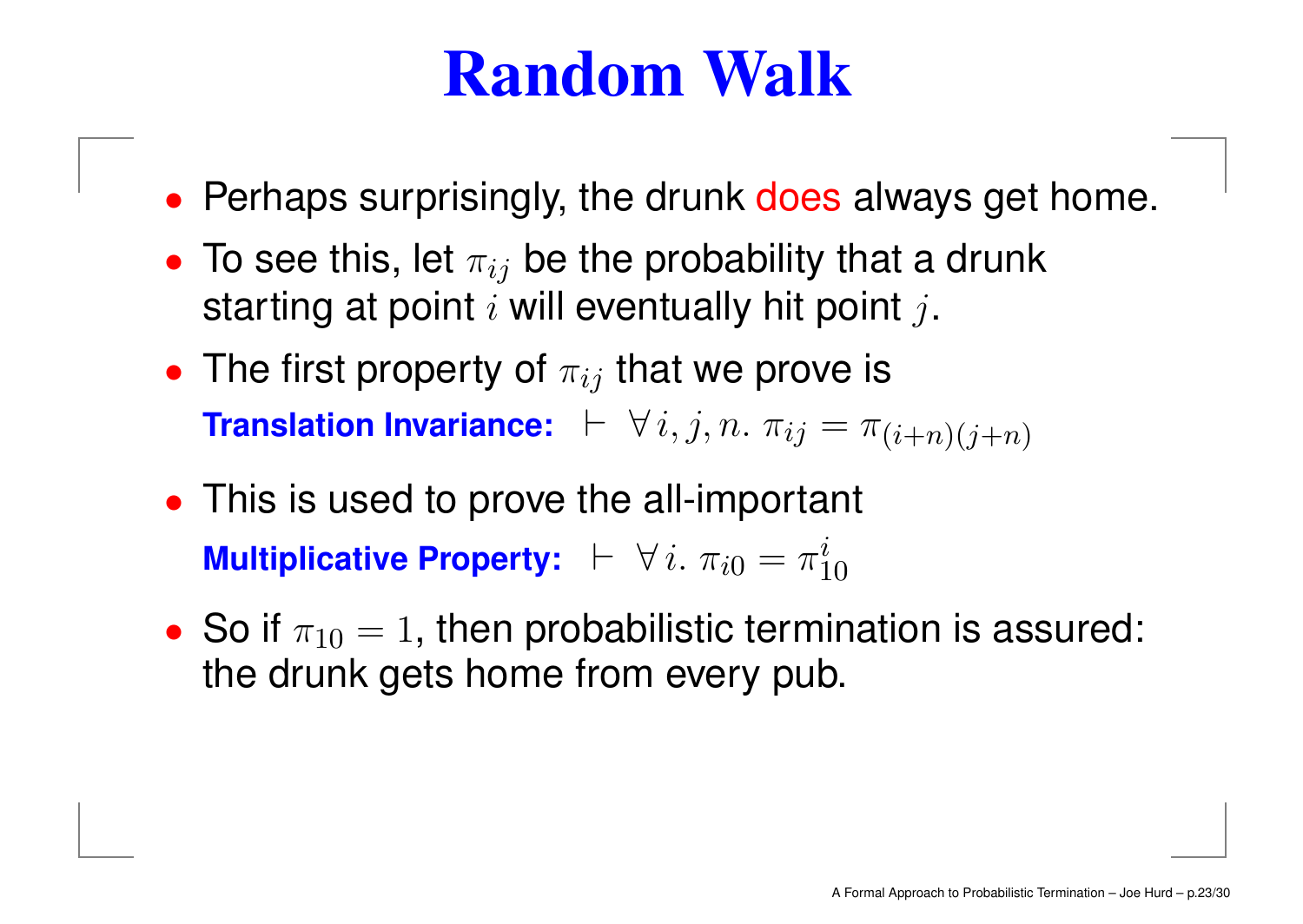• By the definition of the random walk, we have:

$$
\pi_{10} = \frac{1}{2}\pi_{20} + \frac{1}{2}\pi_{00}
$$

• Applying the Multiplicative Property again:

$$
\pi_{10} = \frac{1}{2}\pi_{10}^2 + \frac{1}{2}
$$

• And this can be rearranged to

$$
(\pi_{10}-1)^2=0
$$

• The only solution of this equation is:

$$
\pi_{10}=1
$$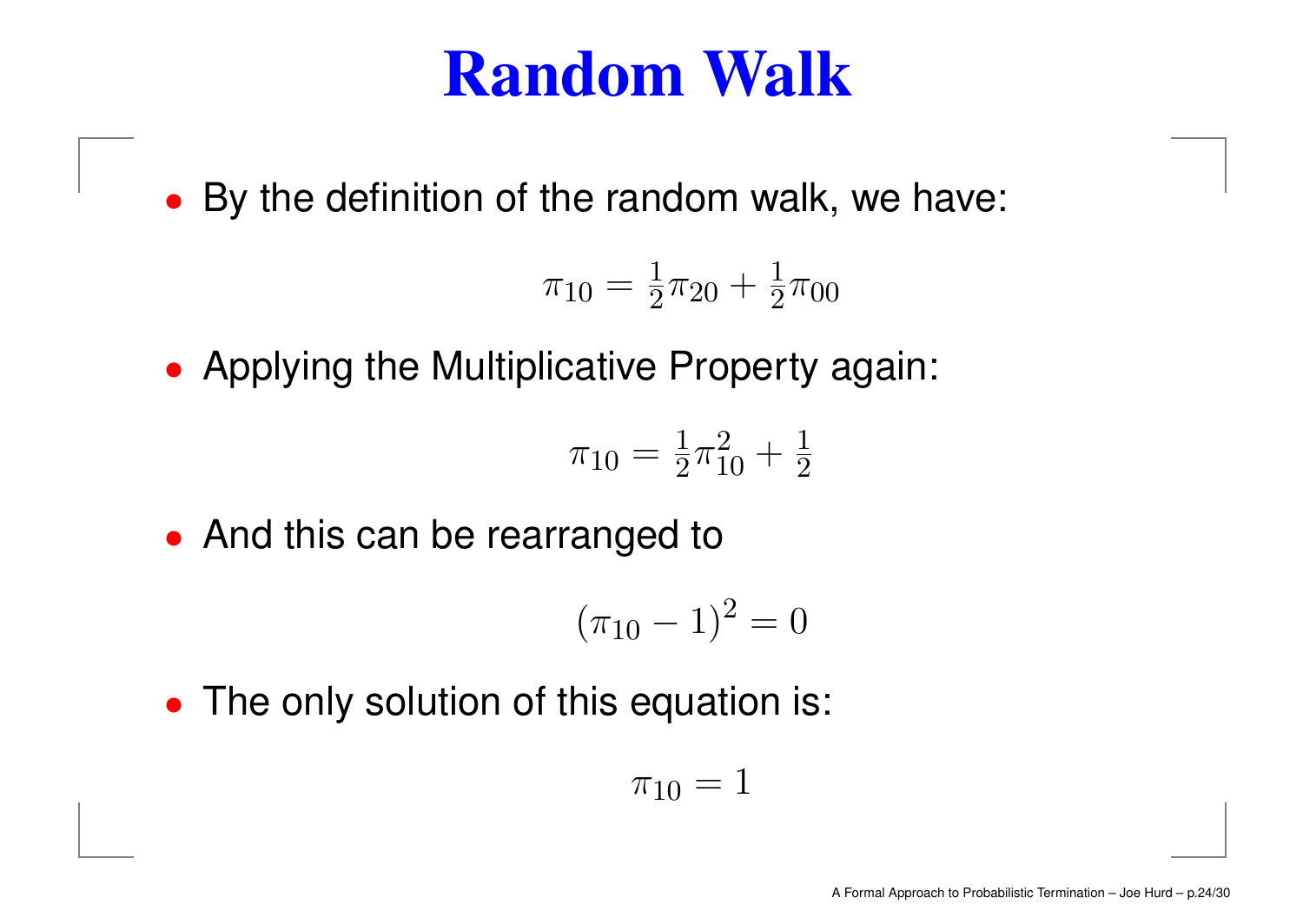- As usual, independence is <sup>a</sup> consequence of probabilistic termination.
- •This allows us to derive a more natural definition:

```
\vdash \ \ \forall \, n, k.walk n k = \,if n=0 then unit k else
           \mathsf{coin\_flip}\ (\mathsf{walk}\ (n{+}1)\ (k{+}1))\ (\mathsf{walk}\ (n{-}1)\ (k{+}1))
```
• And prove some neat properties:

 $\;\vdash\; \; \forall\, n,k.\; \forall^*s.$  even  $(\mathsf{fst}\;(\mathsf{walk}\; n\; k\; s)) = \mathsf{even}\; (n+k)$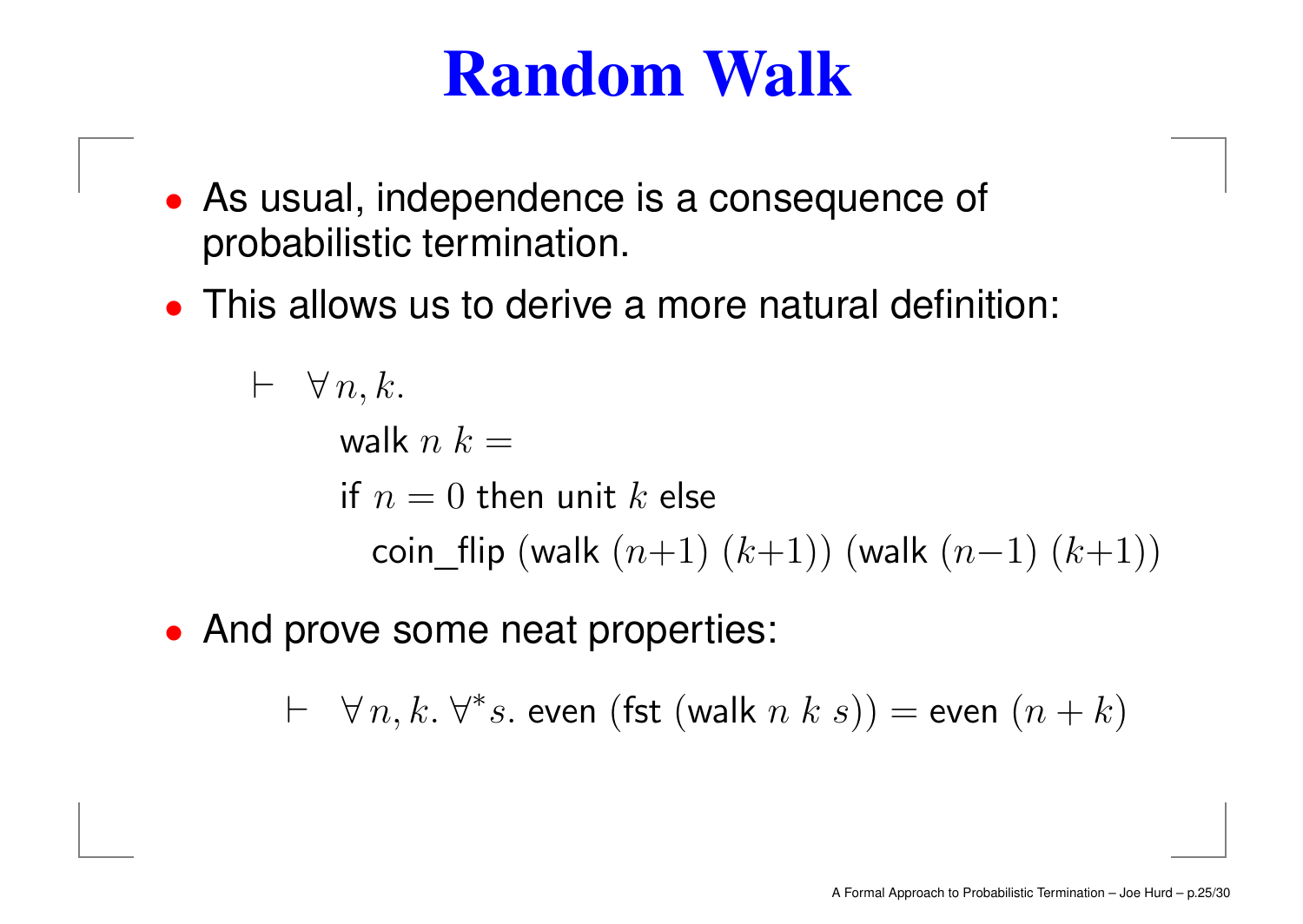- Can also extract walk to ML and simulate it.
	- Use high-quality random bits from /dev/random.
- A typical sequence of results from random walks starting at level 1:

 $57, 1, 7, 173, 5, 49, 1, 3, 1, 11, 9, 9, 1, 1, 1547, 27, 3, 1, 1, 1, \ldots$ 

- • Record breakers:
	- 34th simulation yields a walk with 2645 steps
	- $\bullet$ 135th simulation yields <sup>a</sup> walk with 603787 steps
	- 664th simulation yields <sup>a</sup> walk with 1605511 steps
- •Expected number of steps to get home is infinite!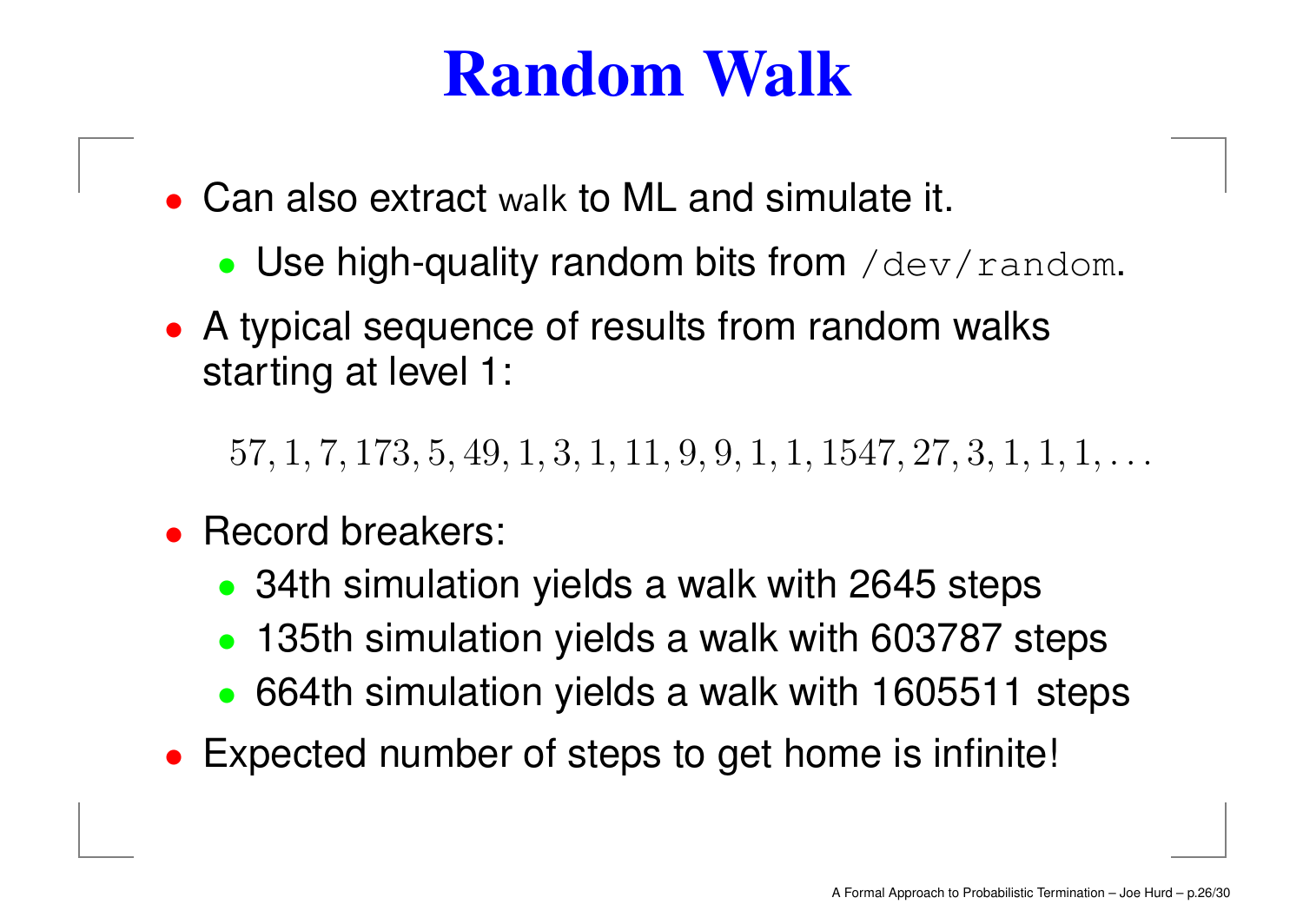### **Contents**

- •**Introduction**
- Modelling Probabilistic Programs
- Probabilistic While Loop
- $\bullet$ • Random Walk

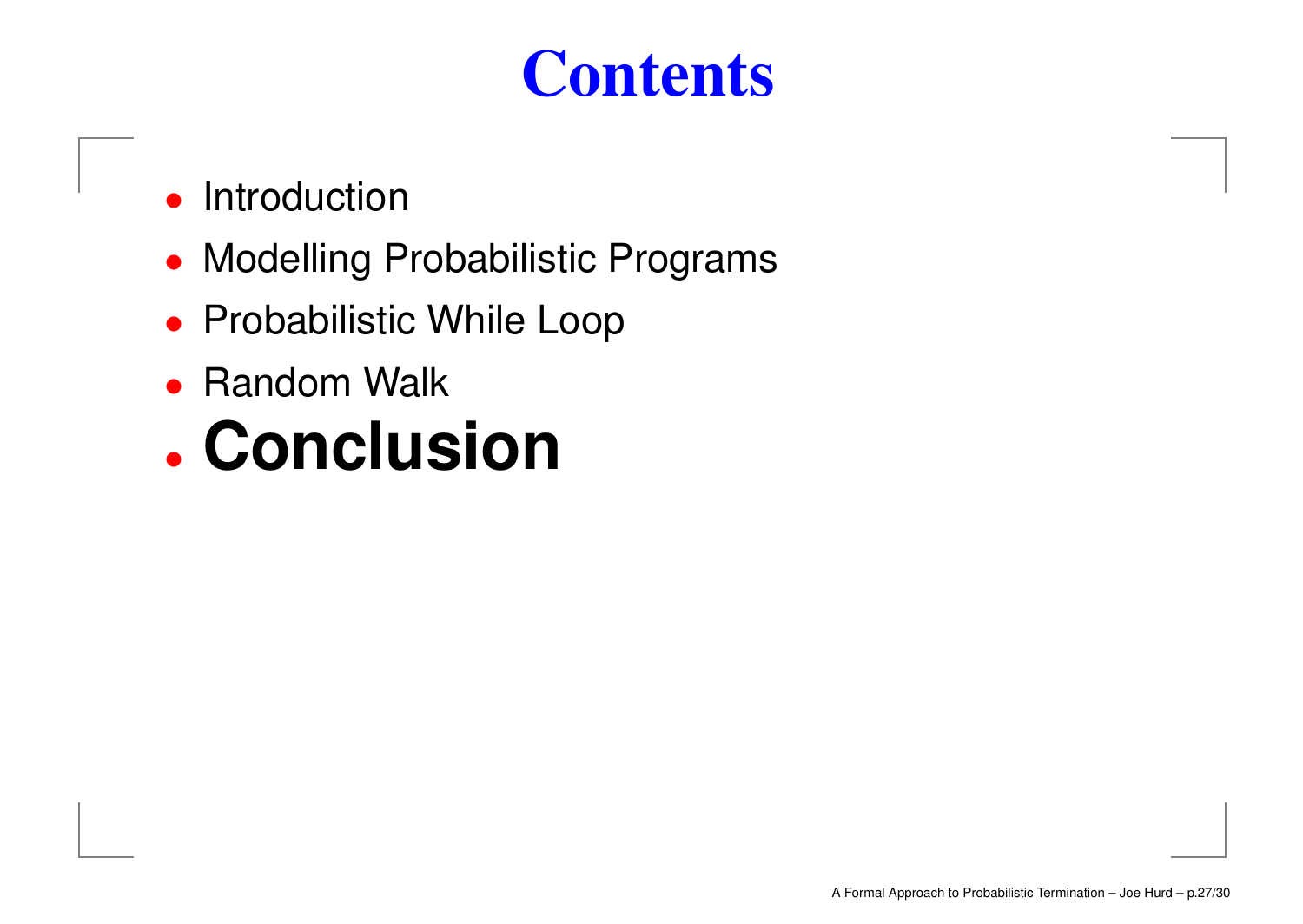## **Conclusion**

- Fixing on coin-flips creates <sup>a</sup> distinction between guaranteed termination and probabilistic termination.
	- Functions that are guaranteed to terminate have better logical properties, and can bound the number of random bits that they will require.
	- But many interesting algorithms require probabilistic termination to be defined.
- Could define some program schemes to help prove probabilistic termination.
	- But there will always be programs such as the random walk that don't fit into any scheme because their termination argument is too subtle.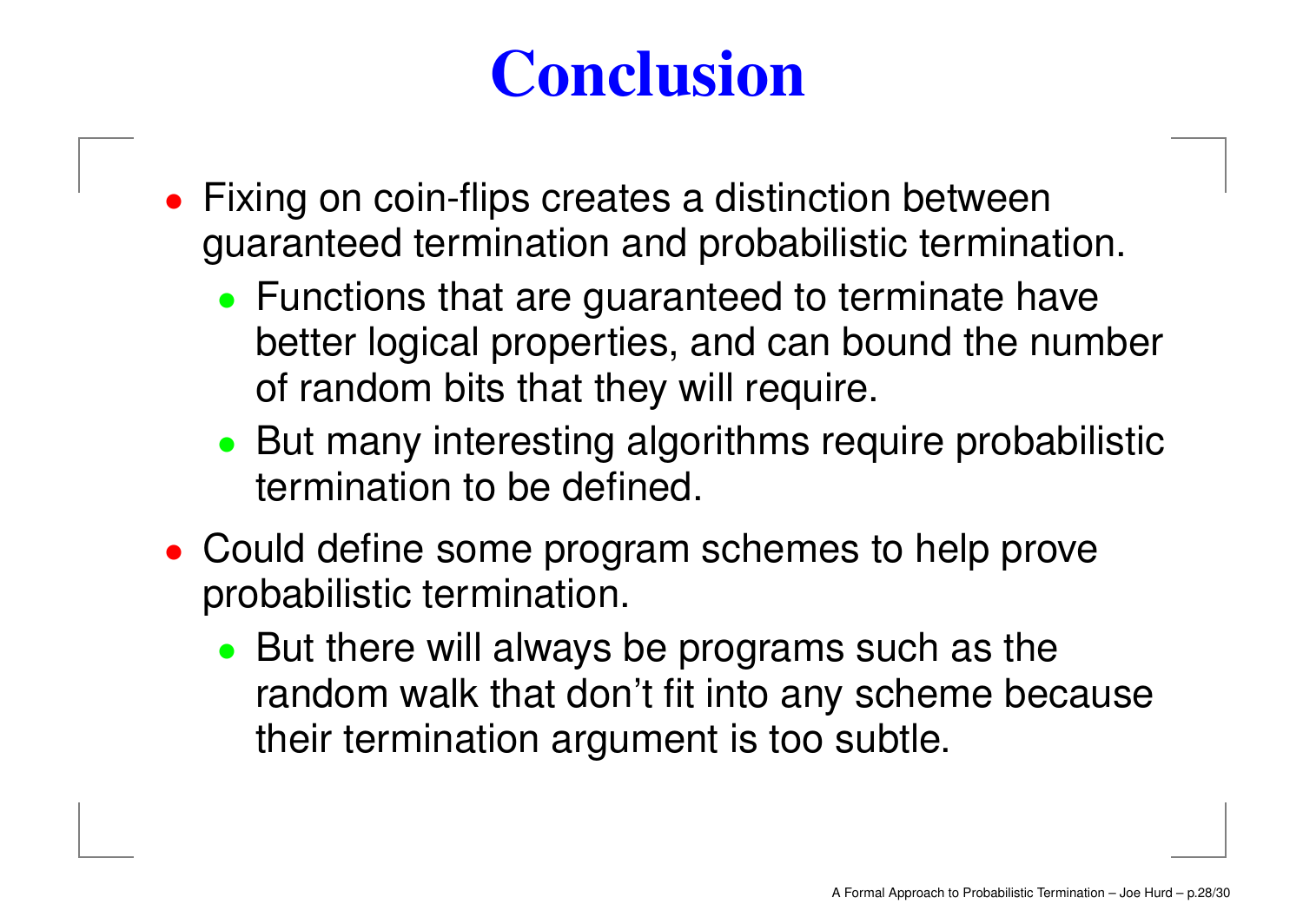### **Future Work**

- Directly support recursive definitions of probabilistic programs (TFL-like behaviour):
	- User inputs intended recursion equations.
	- System makes <sup>a</sup> definition.
	- Sytem derives the recursive equations and induction theorem, with probabilistic termination condition as an assumption.
	- User proves this condition (perhaps using auxiliary function).